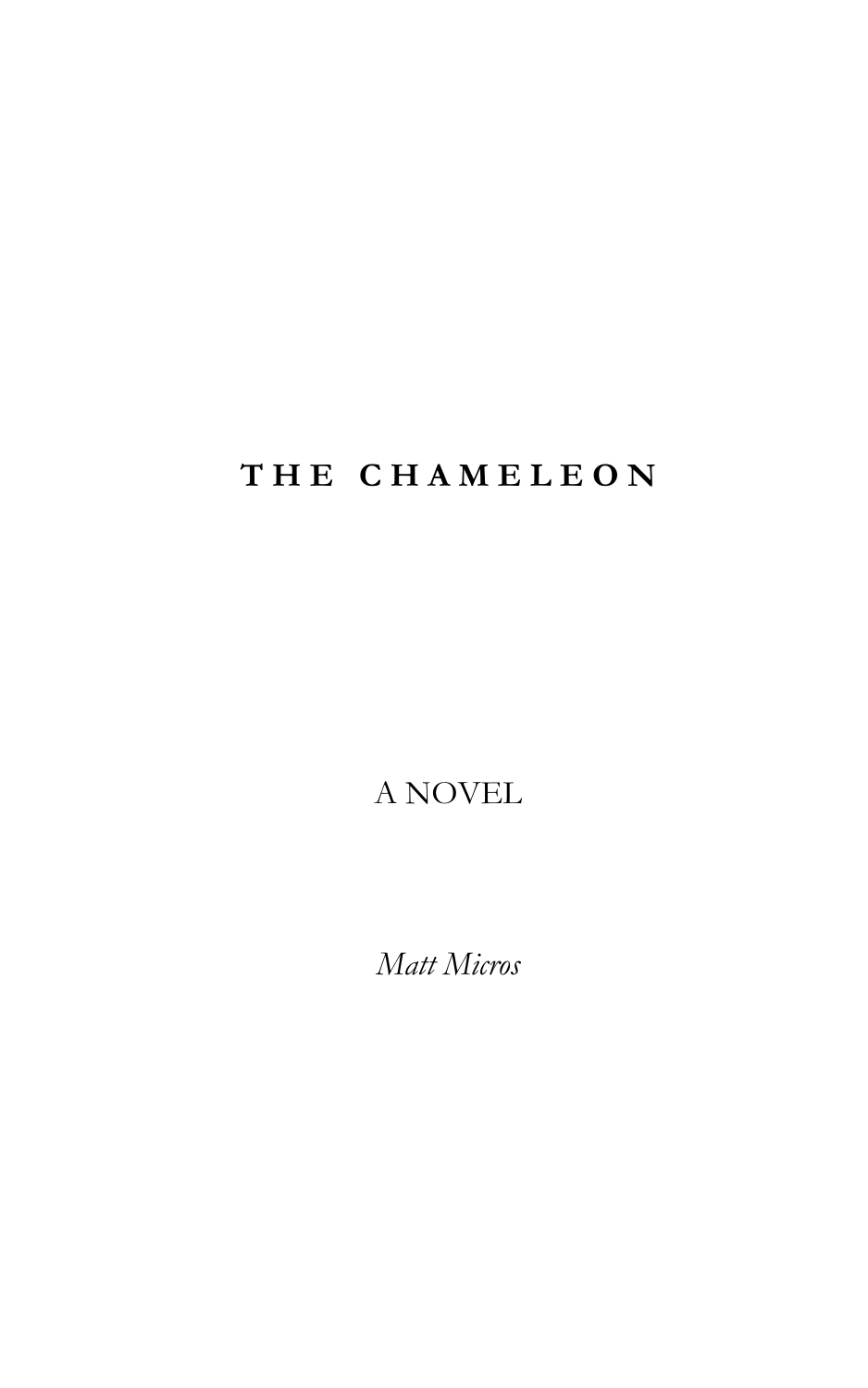For the chameleon in us all…

Copyright © 2014 Matt Micros All rights reserved. ISBN-10: 0615971759 ISBN-13: 9780615971759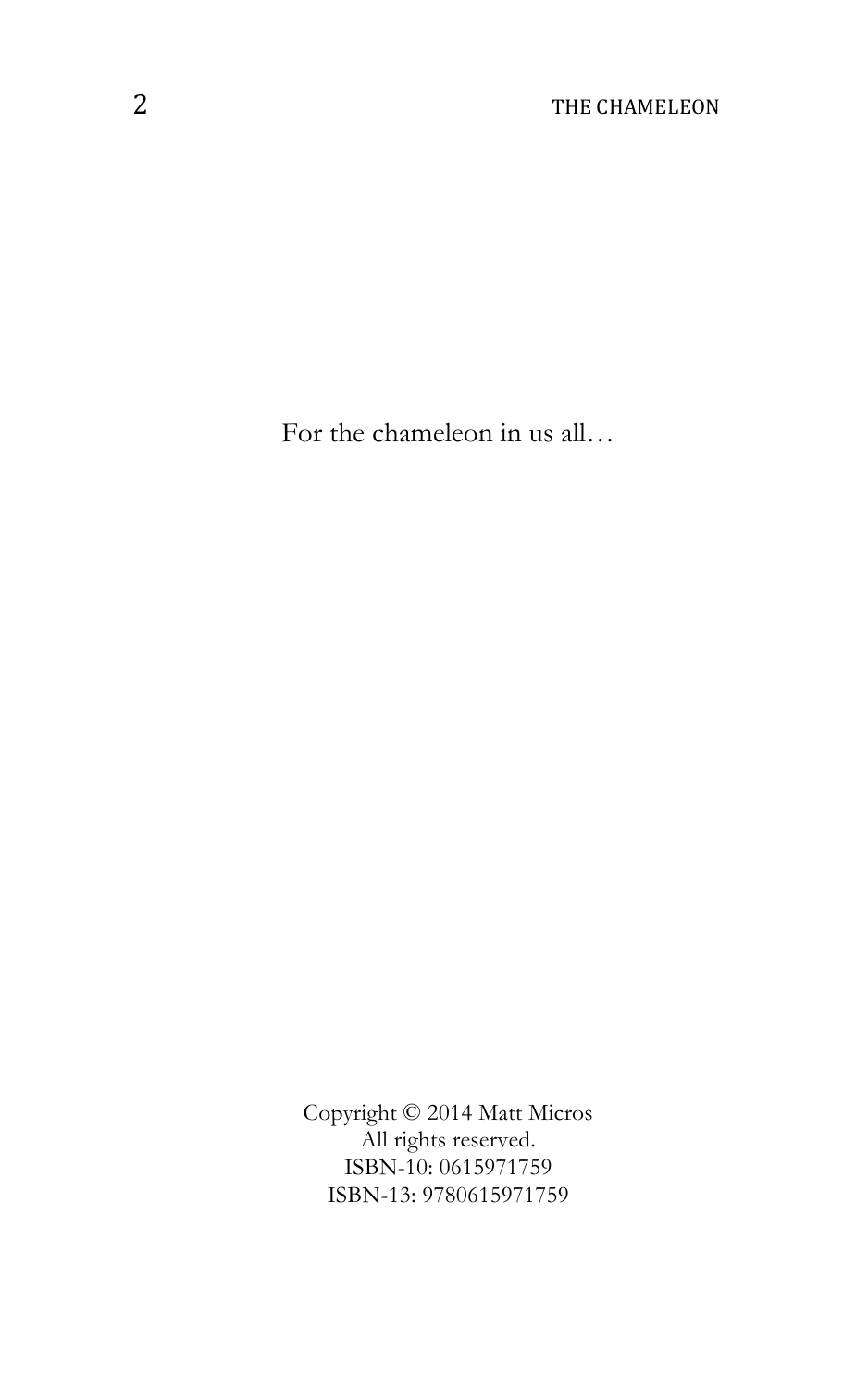### MATT MICROS 3

# TABLE OF CONTENTS

| I            | The Bet                           | 7   |
|--------------|-----------------------------------|-----|
| $\rm II$     | The Choices                       | 18  |
| III          | The Search                        | 28  |
| IV           | The Foothills of St. Francis      | 33  |
| V            | The Marine                        | 41  |
| VI           | Putting the Band Together         | 47  |
| <b>VII</b>   | Rome Wasn't Built in a Day        | 58  |
| <b>VIII</b>  | A Day in the Life                 | 71  |
| IX           | To the Victor, Go the Spoils      | 84  |
| X            | Hoosiers                          | 94  |
| XI           | Under the Cover of Night          | 112 |
| XII          | The Real King of Late Night       | 123 |
| XIII         | The Mistake by the Lake           | 131 |
| <b>XIV</b>   | God, Fate and a Bottle of Tequila | 141 |
| XV           | The Greatest Mann in the World    | 151 |
| <b>XVI</b>   | What Happens in Vegas             | 156 |
| <b>XVII</b>  | The Reverse Virgin                | 170 |
| <b>XVIII</b> | The Return of Nose Hair           | 180 |
| XIX          | Every Donkey has its Day          | 187 |
| XX           | Cashing in his Chips              | 198 |
| XXI          | The Boys of Sumner                | 206 |
| XXII         | The Prodigal Son Returns          | 216 |
| <b>XXIII</b> | The Chameleon                     | 222 |
| <b>XXIV</b>  | Post Script                       | 229 |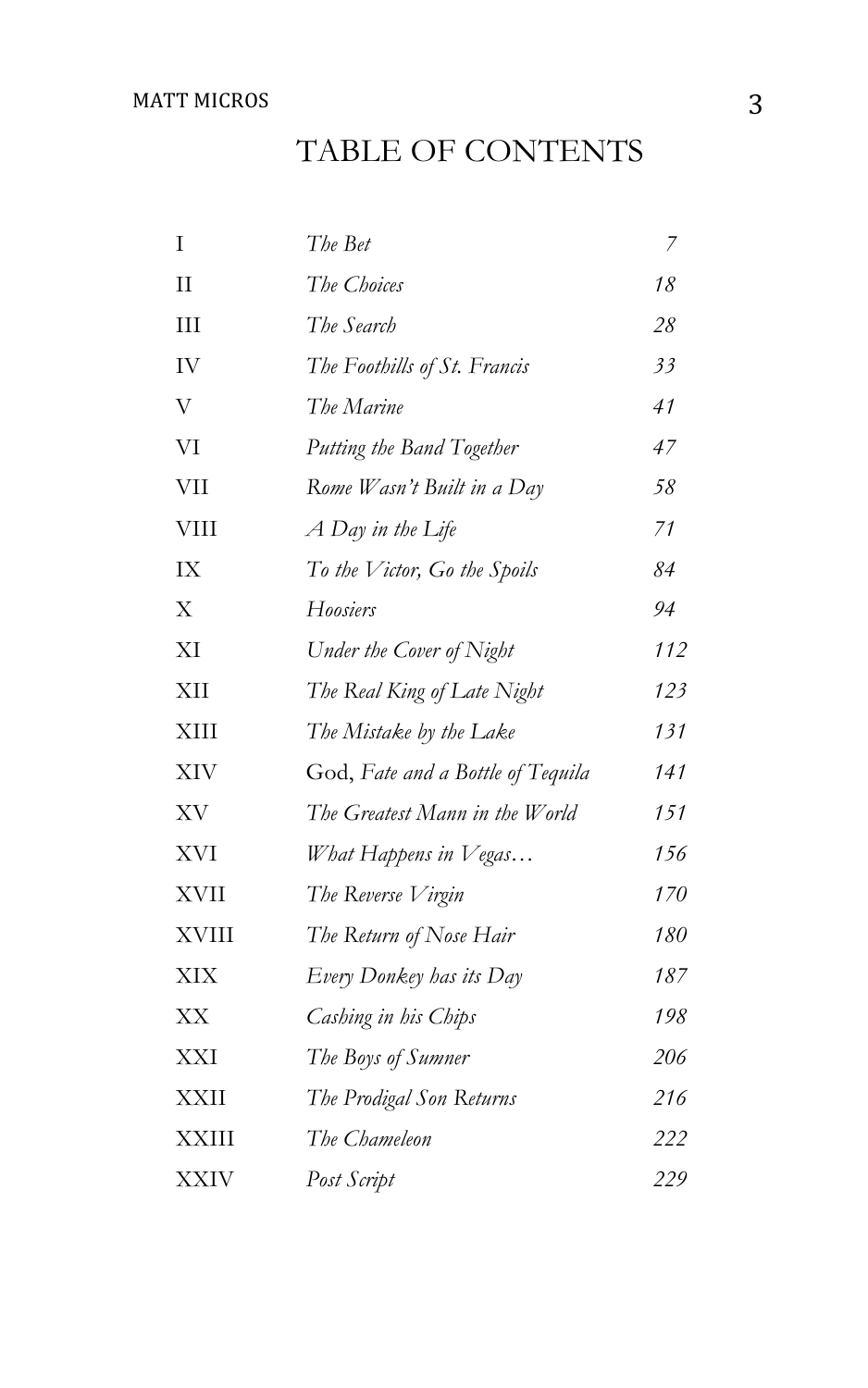# **THE CHAMELEON**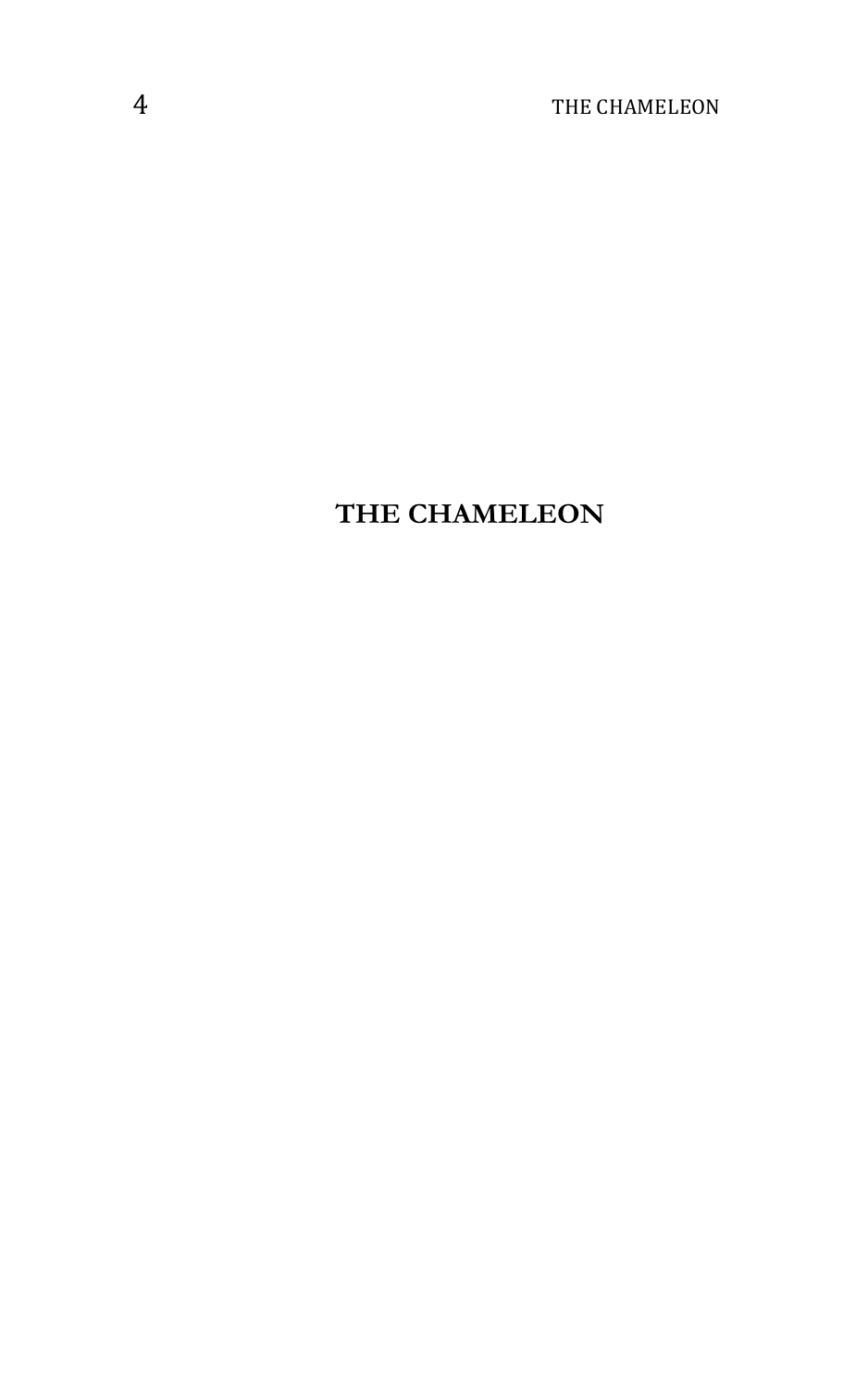*"We are like chameleons, we take our hue and the color of our moral character, from those who are around us."* **John Locke**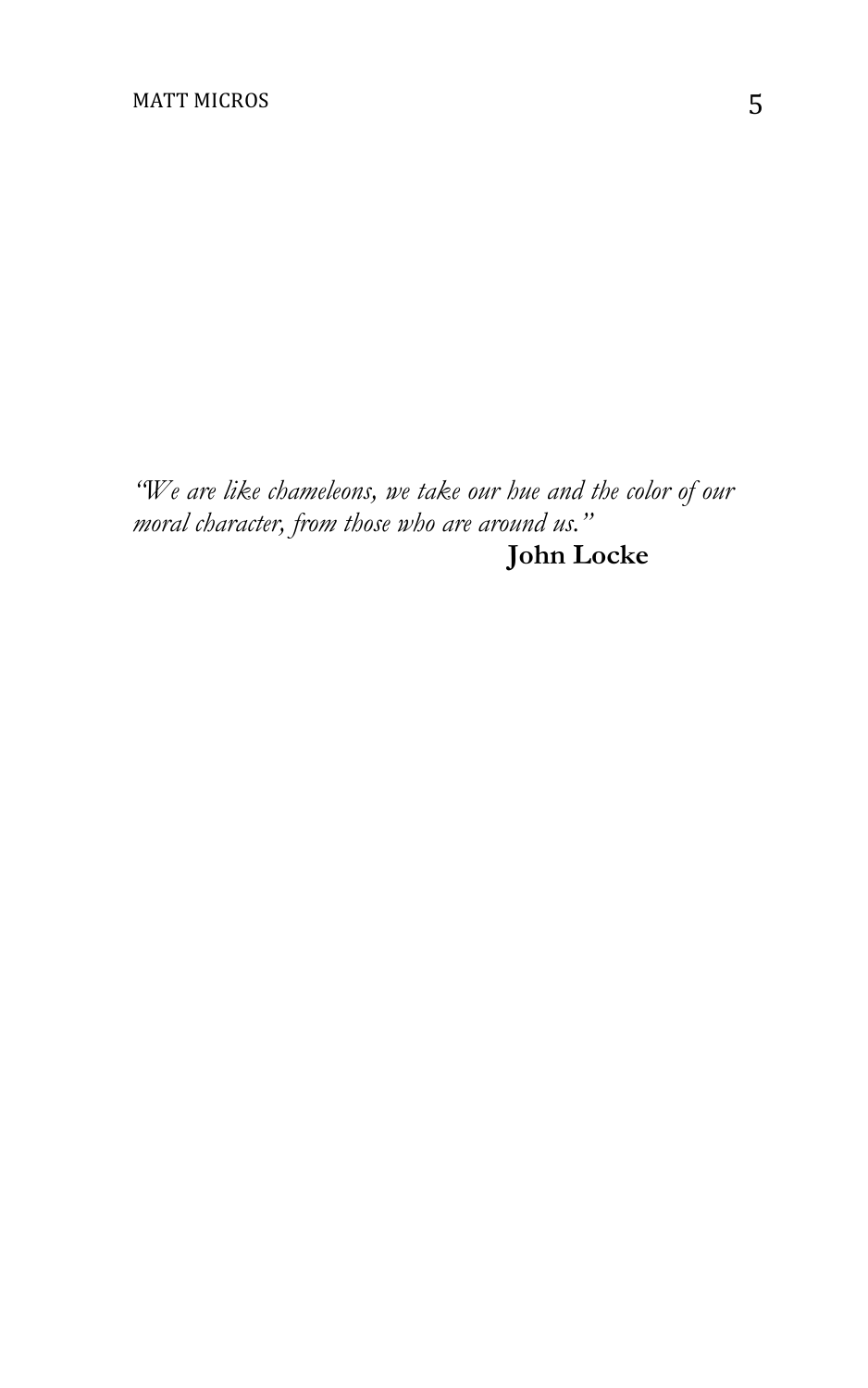This book is a work of fiction. No part of the contents relate to any real person or persons living or dead. No events depicted actually happened or are implied to have happened.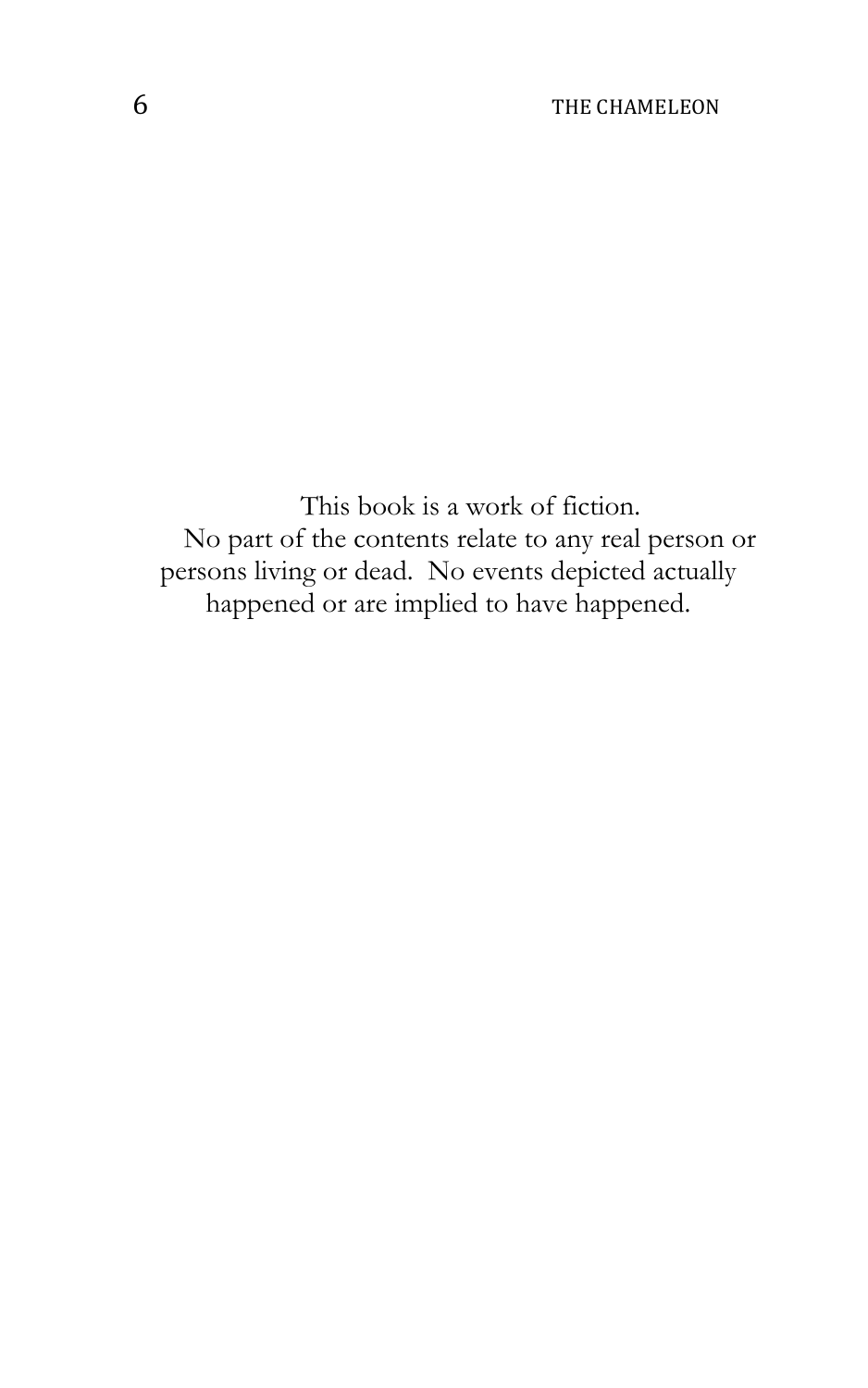# I THE BET

In a world of pushing, shoving, striving-to-getahead at all costs people; to those who knew him well, John Mann was a breath of fresh air. His father, however, had always had a differing assessment of him that usually involved a few expletives sandwiched around the four-letter word, "lazy". When his friends described him as the smartest person they knew, his father referred to him as an "enormous waste of godgiven ability". The truth, as is usually the case in life, probably lay somewhere in between the two descriptions, although Nick Lawson tended to side more closely with his friends' version; mostly because he was one.

Neighbors since birth, friends shortly thereafter, and classmates since Kindergarten, John and Nick starred together on our high school football and basketball teams, and starred separately on the baseball and golf teams respectively. They were more complements than competitors. If John had a competitor, he came in the form of a self-motivated, egocentric, intellectual named Alan Huber. I say "if" because in order to have a competition, there needed to be at least two people competing, but John had no interest in that, which is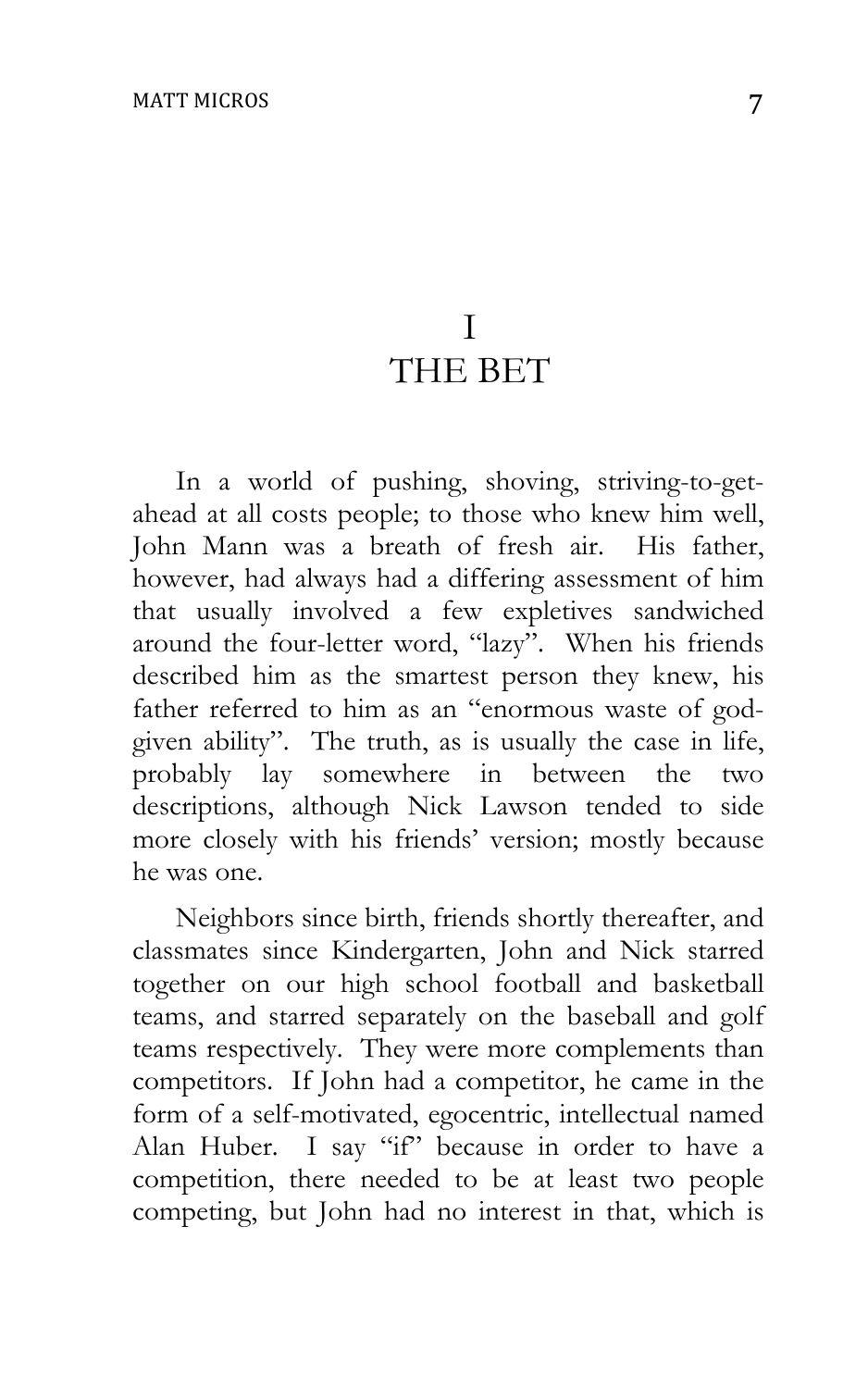why he split nearly every award and honor in the school with Alan, instead of hoarding them all to himself. John was number one in the class academically. Alan was number two. (Nick was  $97<sup>th</sup>$  in case you were curious.) John was President of the Varsity Club. Alan was Student Body President. After graduation, Alan went off to study Pre-Law at Harvard. John went off to play football at Yale. Four years later, Alan graduated as the valedictorian of his class, while John graduated as a twotime All-American and the school's all-time leading rusher.

That was where they took two decidedly divergent paths, and where John's father began to develop his rather harsh opinion of him. Alan eventually became the youngest State's Attorney in Connecticut history. Meanwhile, John moved to California and managed a bar in a comfortable little beach town south of Los Angeles, becoming the owner when the original owner passed away and left it to him in his will. It was at that point that John and Nick were reunited after a six year separation, and without meaning to pat himself on the back too heartily, Nick was convinced that if they hadn't been, John would have continued to drift through a life of relative obscurity, succeeding only when success came easily to him—something that was happening less and less frequently as he grew older.

It was twilight by the time Nick finished the 15 minute ride from LAX to Hermosa Beach, and dozens of volleyball players scrambled to finish their matches before dark. Hundreds of people were also walking along the Strand—the 25 mile bike and walking path that connected Redondo Beach to Malibu—some to

\*\*\*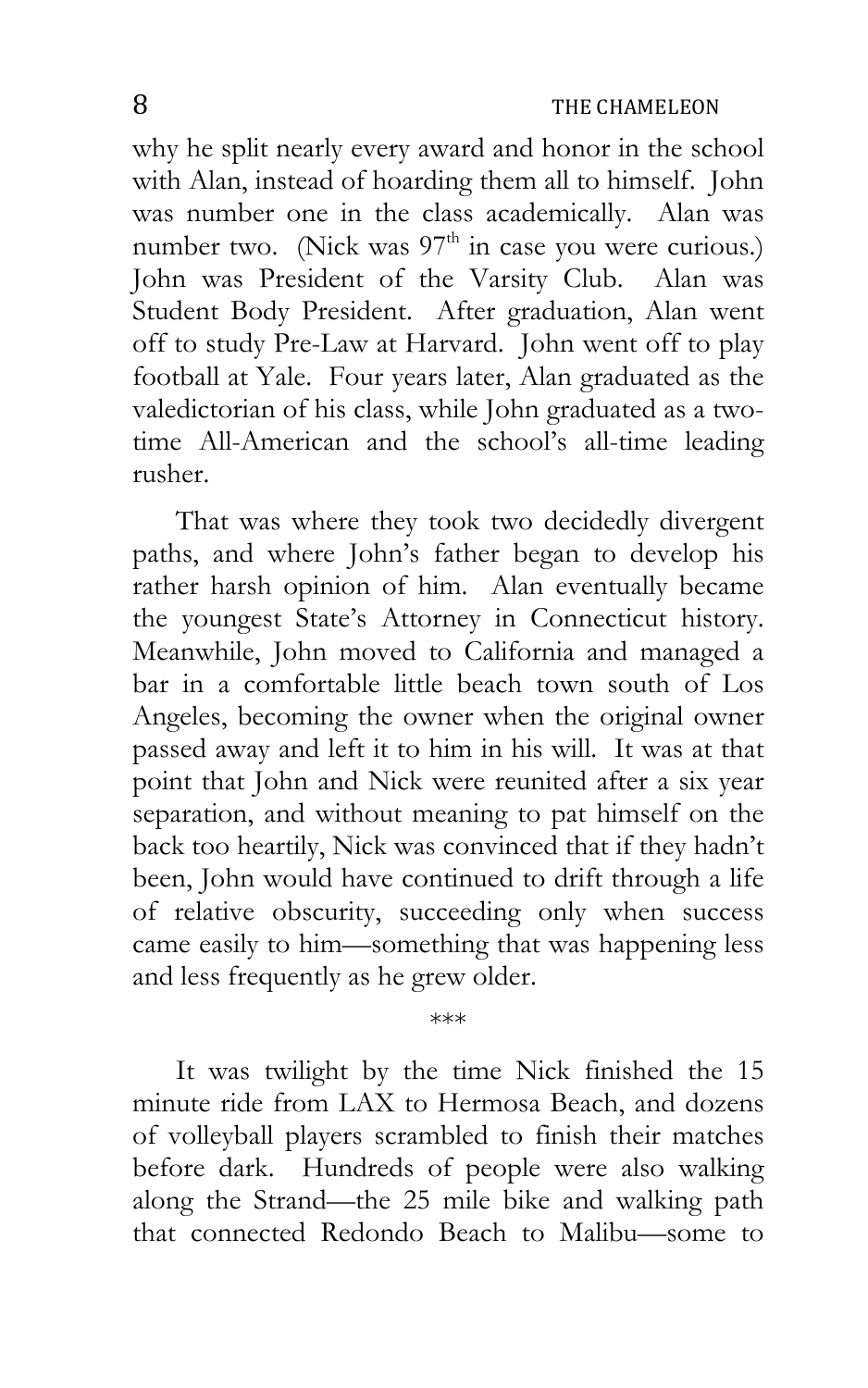relax after a long day at work, others to continue what had already been a relaxing day.

Facing the clear blue ocean a mere few feet from the sandy courts of pro beach volleyball's most prestigious tournament, *The Shanty* was the definition of a dive beach bar. No matter how many times John had described it to Nick over the phone, he always felt as though he was exaggerating its deficiencies—until he stepped into the place for the first time. It had tall, well-worn oak tables and stools both inside and on the covered patio outside. Stains and carvings on them were more the norm than the exception, as if it was encouraged, and more sand was visible on the floor than hardwood. The sign above the entrance read, "NO SHIRT, NO SHOES, NO PROBLEM".

The typical crowd in the bar was one of the more eclectic and diverse ones around. There were the local barflies bellied up to one end of the bar, while a few shirtless pro beach volleyball players shared a pitcher at the other end. A collection of wannabe actors and actresses convened at a large table in the middle of the room, arguing over the merits of the newest batch of television shows they were not a part of. In the far corner, an actual successful actor who was only in *The Shanty* so he could spend a night in relative anonymity, sat with two friends.

Also in the bar at 6:00pm on your typical Tuesday night in November, were three of the most stunning women I had ever laid eyes on. Their six-foot statures and bikini bottoms indicated that they had just stepped in for a drink from the volleyball courts. Most of the men in the bar were far too intimidated to even speak to them. Either that, or they were realistic enough to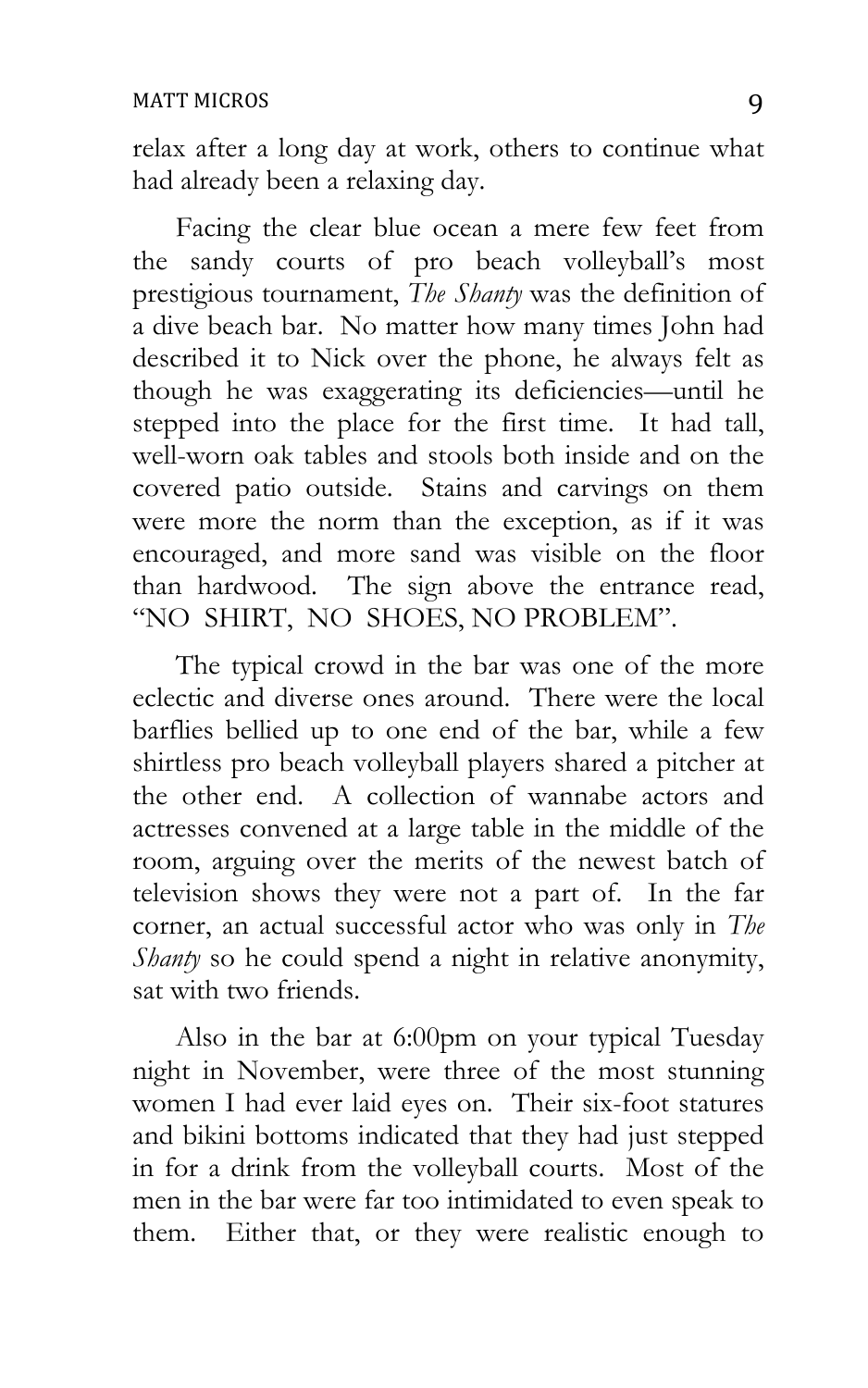know that these women were clearly out of their league. But there was always *one* guy with unwarranted confidence. A good looking guy, who had been a great looking guy a few years back, but hadn't yet come to terms with the fact that he wasn't twenty-five anymore. Steve Abbott was now thirty-something, and carrying a few extra pounds on a frame that was topped off with a tussle of dark hair. He got up from the table of wannabes and marched over to the young ladies in question.

"You know what would look good on you?" he asked one of them.

She cringed at the response she knew was coming.

"Me," he continued.

She rolled her eyes and looked away. Undaunted, Abbott turned to one of her friends as if she was part of a to-do list. "That's a great bikini. I bet it would look even better crumpled up next to my bed in the morning."

"Weak," the girl responded.

He turned to the third one. "So how about a pizza and a fuck?"

With no hesitation, she slapped him across the face with the force of a Serena Williams forehand, before all three walked away.

"What?!" he yelled after her, "you don't like pizza?! We can eat something else!"

With his easy smile, Hawaiian shirt, cargo shorts and Banana Republic flip flops, the man behind the bar looked even more relaxed and casual than Nick had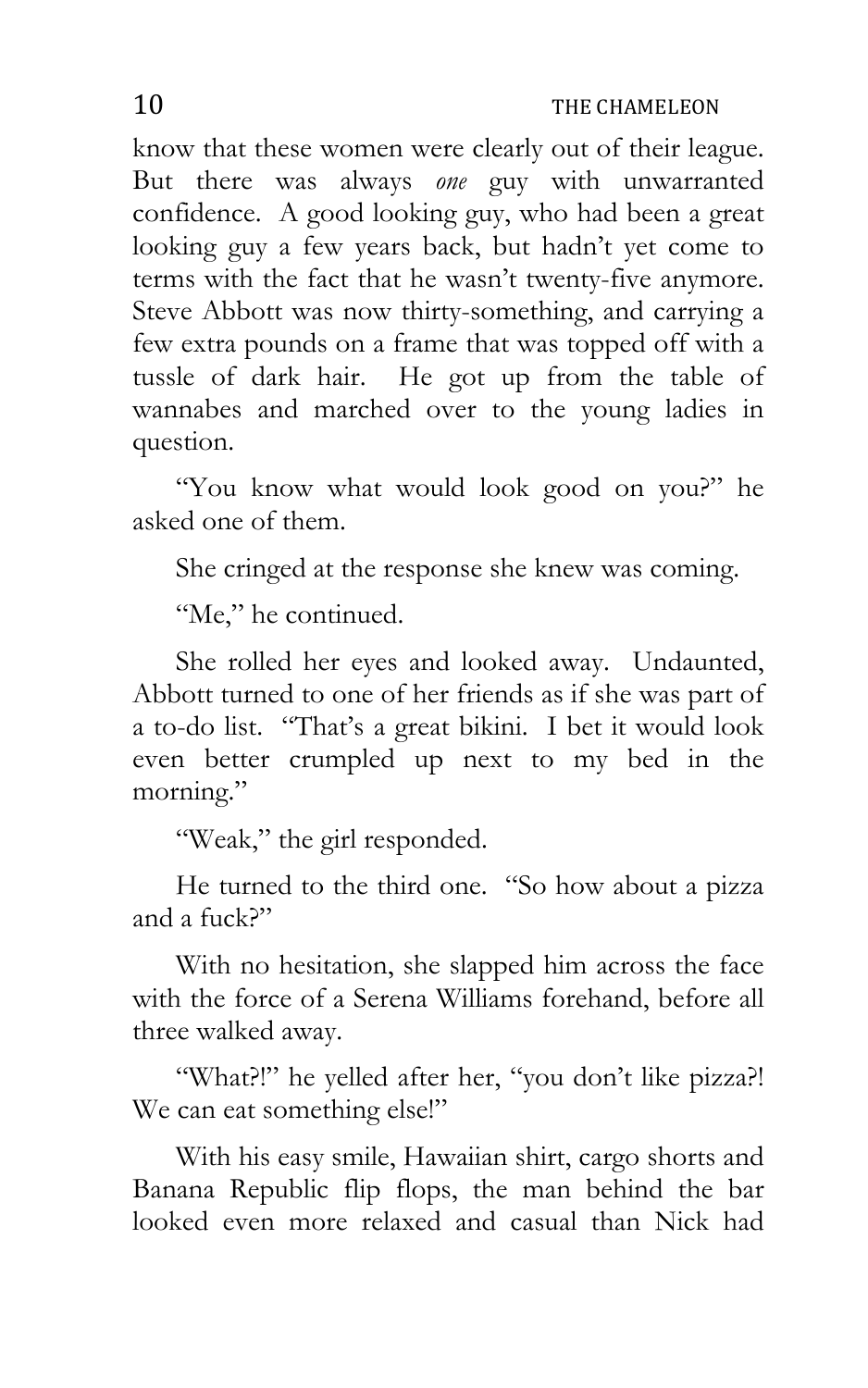#### MATT MICROS 11

remembered him, "Could you try not to chase off all the women in the place?" John Mann said.

"I don't see any women in here," Abbott responded, looking around.

"Not anymore," John laughed before he noticed Nick standing ten feet away. "Holy crap," he continued as he hurdled the bar with the ease of a pommel horse medalist. "As I live and breathe. Nick Lawson. What are *you* doing here?!"

"I got tired of the snow and cold weather," Nick answered.

"Are you visiting or moving here?"

"Moved."

"Do you have a job?"

"Nope. But from what I can see, no one seems to work much out here anyway."

"Do you need a place to stay?"

"Nope."

"Where are you staying?"

"With you," Nick said matter-of-factly.

"What makes you think that's an option?" he smiled.

"Because you need me out here."

"And why is that?"

"Because someone has to prevent you from throwing yourself into the Pacific."

"Now why would I do that?"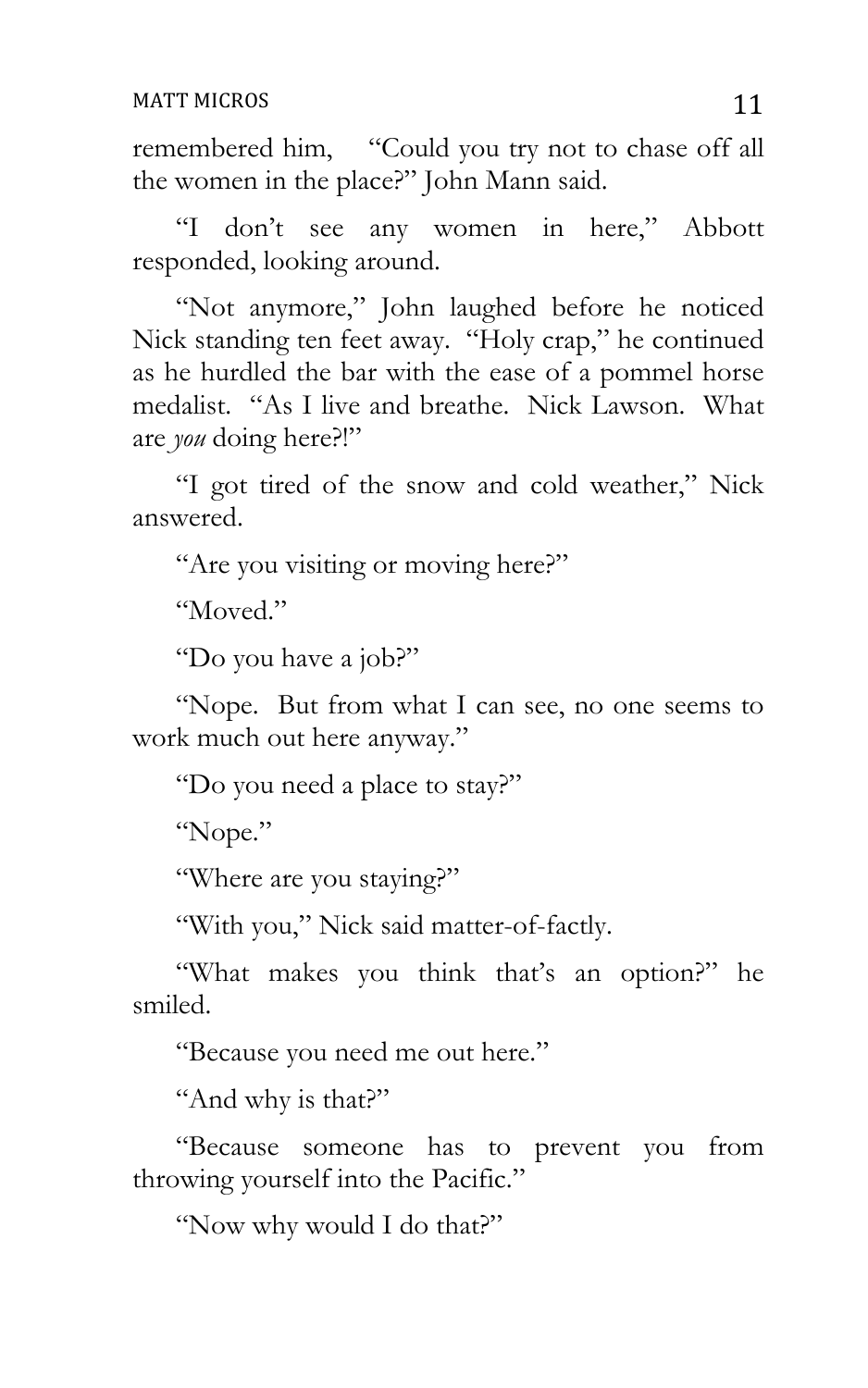Nick pointed at the television.

"It's all over in Connecticut," Fox News Anchor, Megyn Kelly said, "as a Democrat has been elected the youngest Governor in United States history. At thirtythree years and seven months, Alan Huber has defeated Ron Baldelli by a margin of 52 to 48 percent."

"I'm happy for him," John replied, feigning indifference.

"Huber was John's biggest rival in high school," Nick explained to the men seated at the bar. "They were number one and two in the class academically. John was number one. Huber was Student Body President. John was President of the Varsity Club. Huber went to Harvard. John went to Yale—"

The older of the two men at the bar interjected, "And now he's a Governor and John's a bartender."

"I'm not just a bartender. I'm the owner," John answered.

"You own this shithole? I always thought you were just helping out a friend to pick up a little cash."

"If this place is such a shithole, how come you're in here all day, every day?"

"Because I can't afford to go to a nice place."

"Fair enough," John laughed. "And no matter what you guys all think, I wish Alan well."

"A tale of two lives," Nick said. "Does it ever bother you that you've failed to do more with the abilities God gave you?"

"You sound like my father."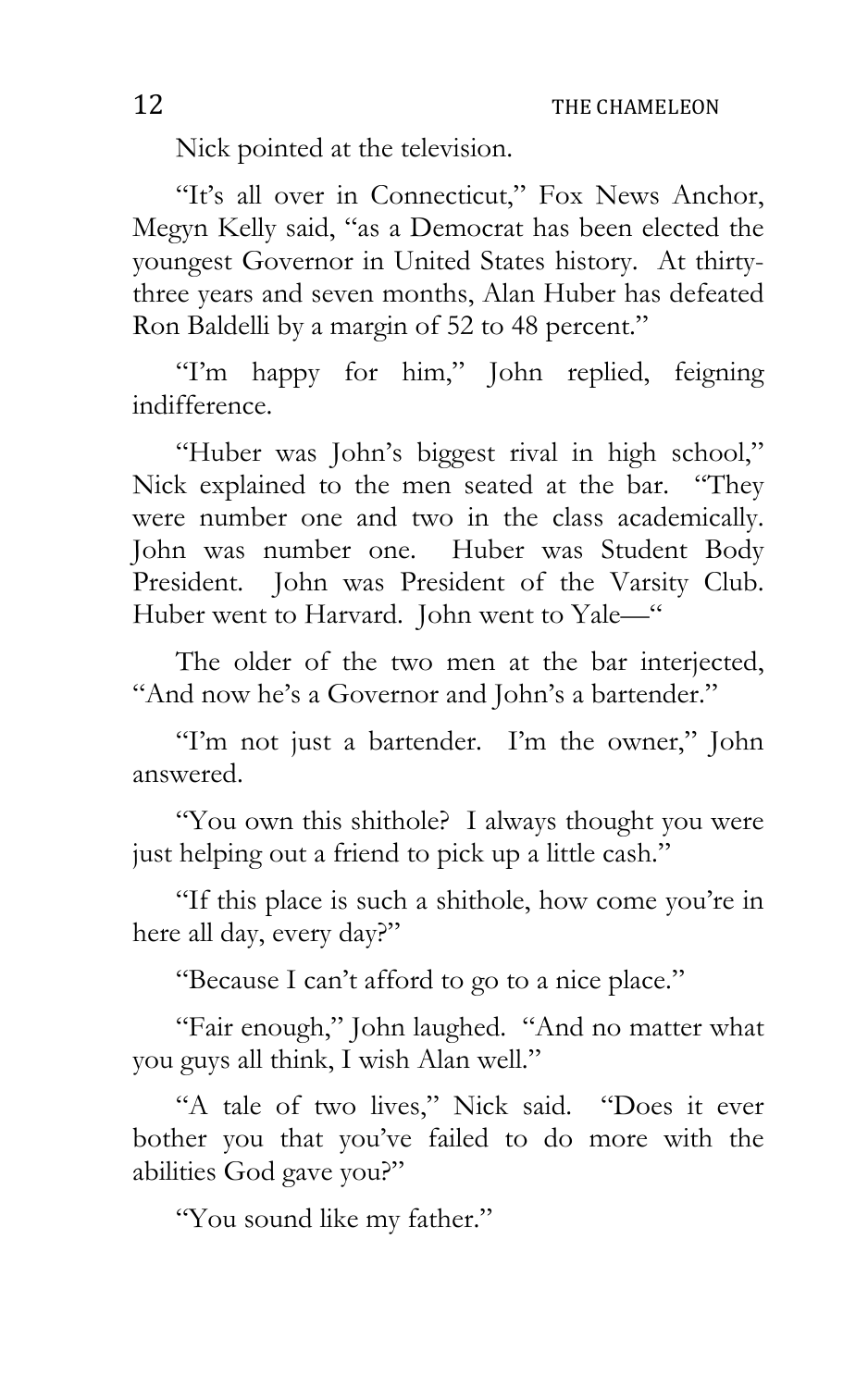Nick always had been good at pushing John's buttons.

"I'm here because I want to be here," he continued.

"I like my life. I don't ever have to put on a suit and tie except for weddings and funerals. I make an ok living meeting colorful people. I don't have anyone to tie me down. I'm a lone wolf. Howling at the moon."

"You're here because you can't work for anyone else. You've either been fired or walked off of every other job you've had. And if by 'ok living meeting colorful people', you mean hanging out with drunks and bar flies, while making slightly above minimum wage, then yes, I agree. And you don't have anyone to tie you down because you have serious commitment issues. As for that lone wolf thing…. I'll give you that one," Nick replied.

"That Huber guy must have a lot going for him. He'll probably be President some day," the older man at the bar offered.

Abbott was smiling behind John. He knew they had him going now.

"Oh, he's had plenty going for him," John began. "He got into Harvard because his father built the library. He got into Harvard Law because his uncle went to college with the Dean. And after dating the Dean's ugly daughter for four years, the Dean then got him the job in the State Attorney's Office. As for the election, his family had 100 times more money than the other candidate."

"So you're saying the only reason he's successful, is because of the advantages he's had?" Nick asked.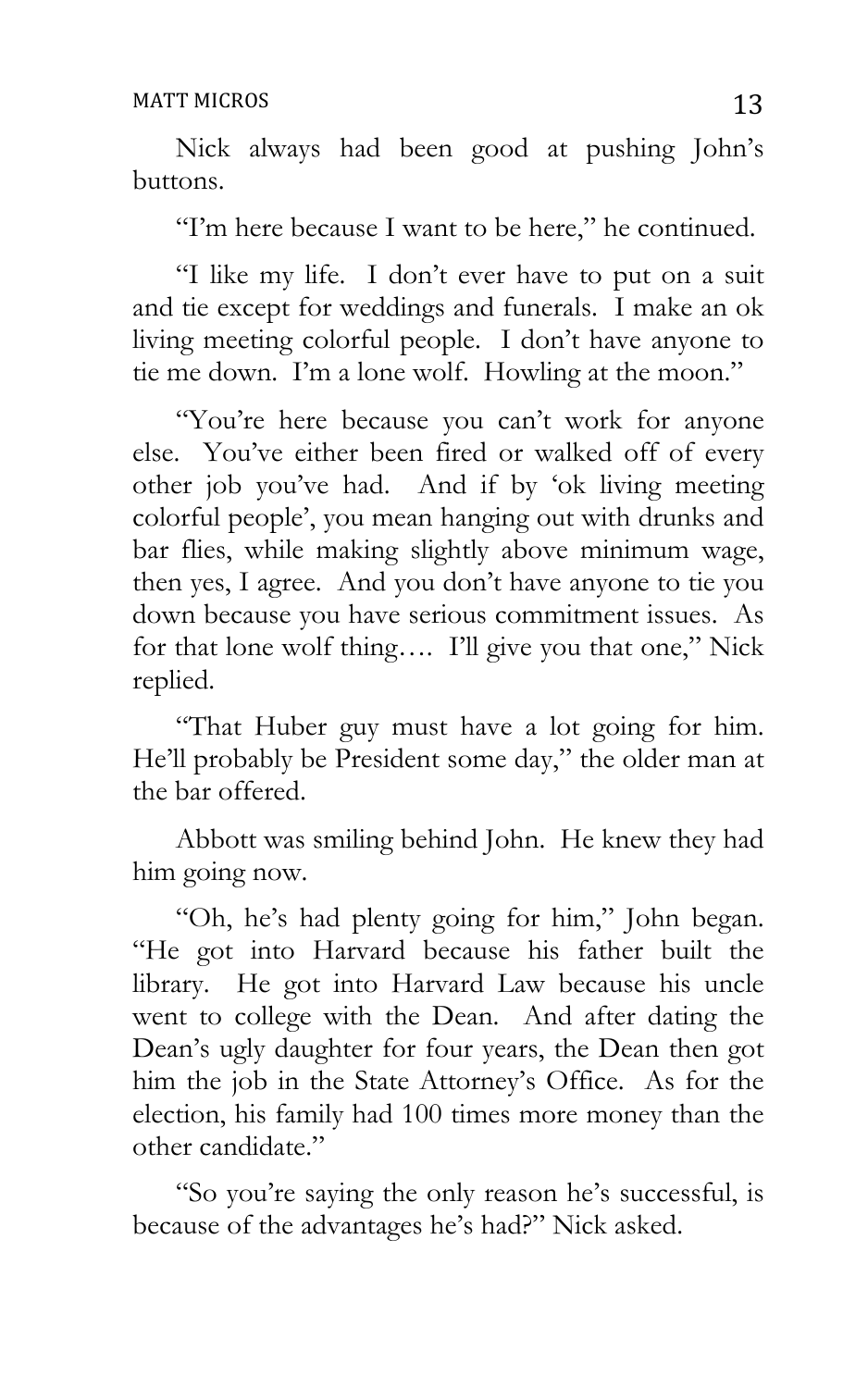"I'm saying that *anyone* with his advantages would be Governor right now."

"Interesting," Abbott said. "I smell a bet coming on."

"What kind of bet?" John inquired.

Nick thought it over. "So you think with certain advantages, you could do anything and be successful?"

"Anything within reason."

"Ok. I'm just free-flowing ideas here, but how bout this. We pick ten occupations. From that list, you have to choose five of them. You'll have a maximum of six months to succeed at each. We'll give you every advantage you need to help you get the jobs."

"What kind of advantages can you guys give me?" John asked skeptically.

"I know a lot of people," Abbott said.

"I'm not sure I want to know the people you know."

"I'm serious. Anything goes," Nick told him. "You can lie on your resume. Cheat. Beg. Borrow. Steal. Call in favors. Whatever you need to do to get

the job. After that, it will be performance based."

"What kind of jobs are we talking about?"

"Nothing that would require years of training or would jeopardize peoples' lives. Nothing like an air traffic controller or Neurosurgeon. But high profile jobs. Jobs that everyone always assumes they can do better than the people that do them."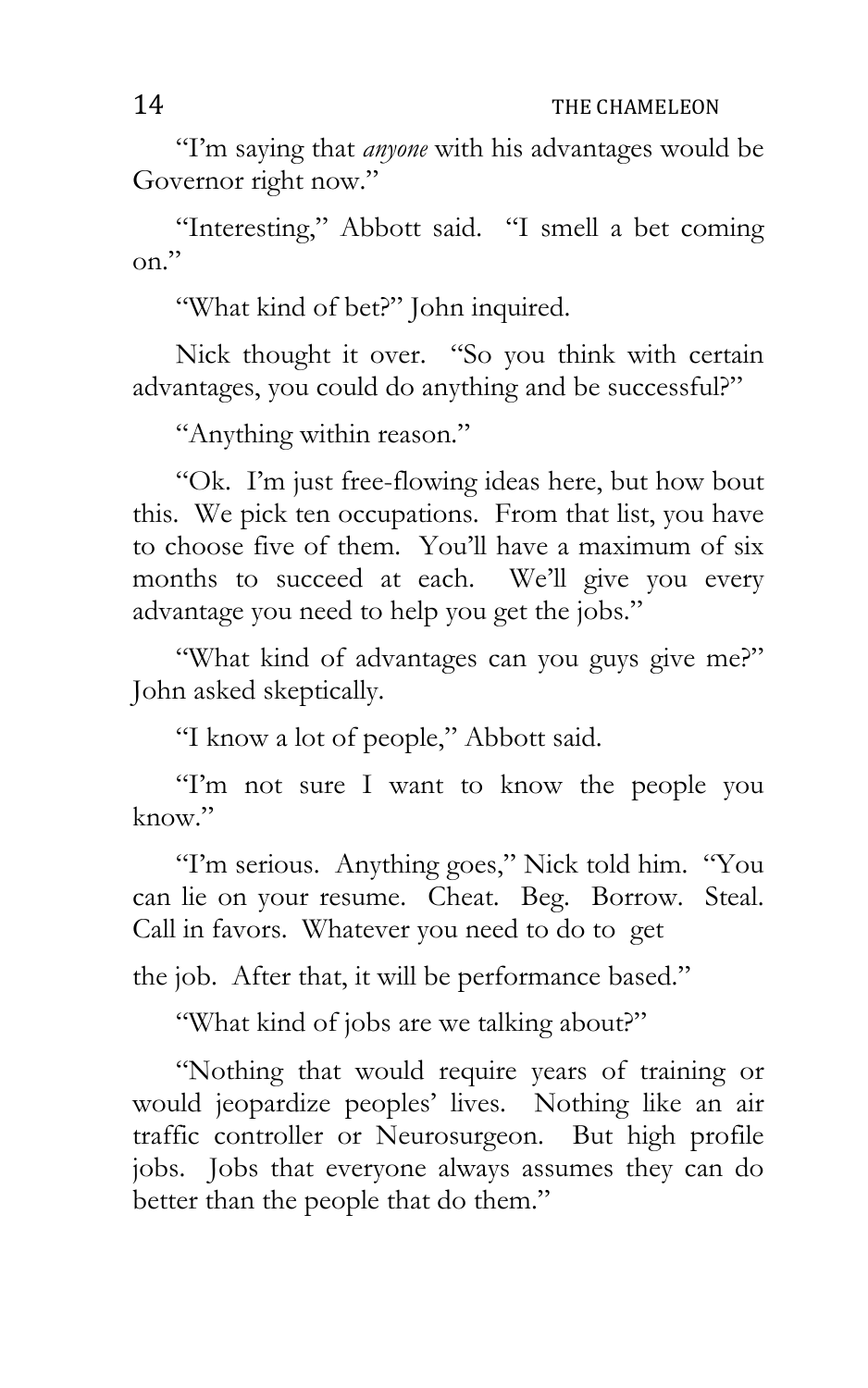"Like a weather man?"

"Exactly."

"What else?"

"Like I said, I'm just thinking out loud here. You've got to give us a couple of days to come up with the list. We can really amp it up. Publicize the hell out of it. Pack this place the night you pick the jobs."

"Speaking of this place…" John said. It was clear he was giving it some thought. "Who would run it, while I was off doing these jobs?"

"I would," Nick answered. "I need a job."

"I'll help him," Abbott offered.

"You'd drink all the profits," John responded.

"That's the price of chasing glory, my friend," Abbott said.

"And how do I win?"

"You win by not getting fired, and by doing your job better than the average person would do it. If you were a cab driver in New York City, you'd have to pull in more than the average driver on that route would. I'm not saying that would be one of the jobs. That's just an example. We'd have to evaluate on a case by case basis once you decide which ones you're going to do," Nick explained.

"What are the stakes?"

"What do you want them to be?"

"50 grand."

"50 grand?!! That's a little steep."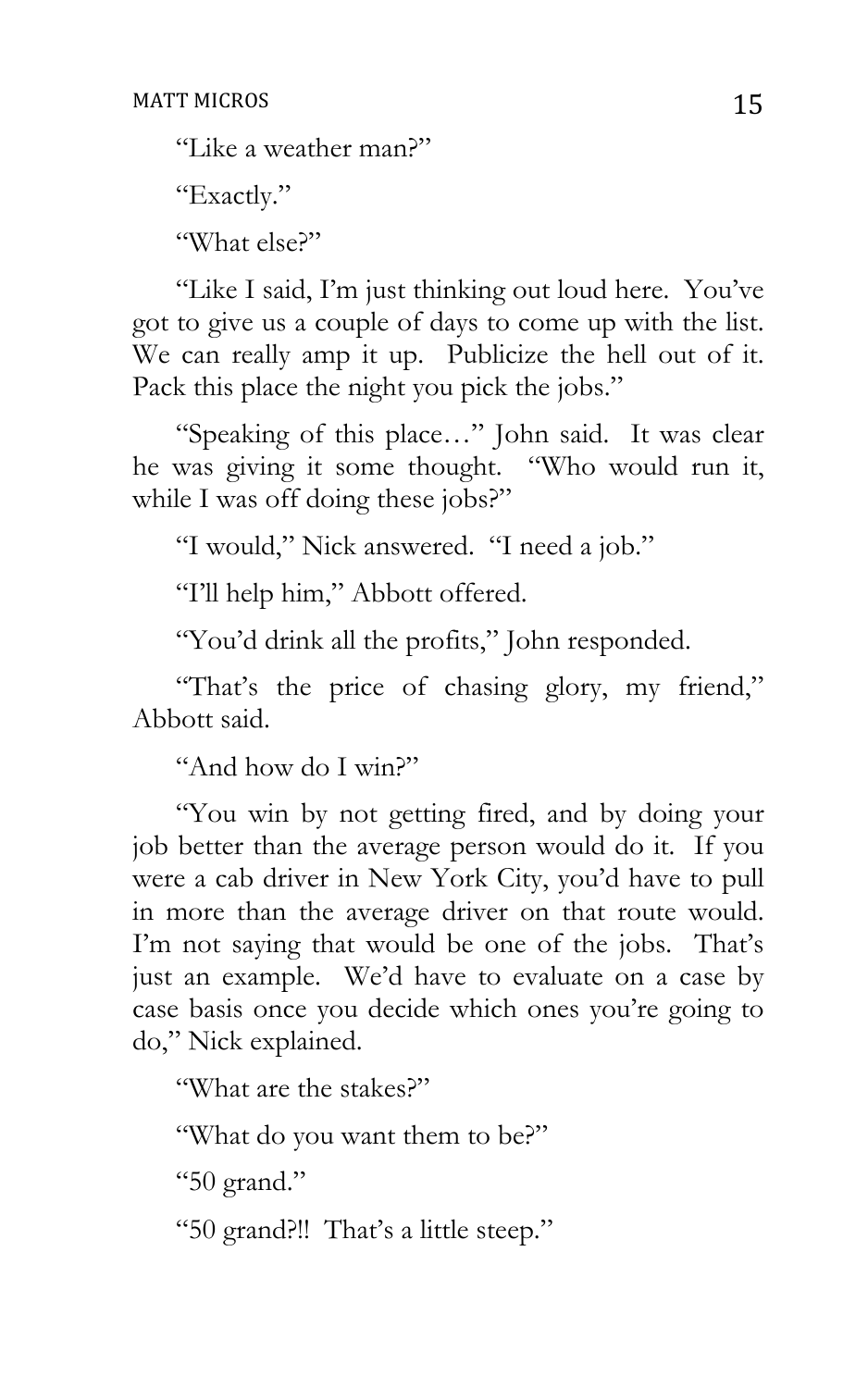"I could be giving up over a year of my life."

"Your life isn't that great," Abbott deadpanned.

"Besides, you'd be getting paid to do it," Nick interjected. "Handsomely in some instances. Plus, you'd have income from the bar and probably a book deal by the time you were done."

"Not if I'm in jail."

"They don't arrest you for lying on your resume. They fire you."

"How about this? We start with 50 grand if it takes a year, but if it takes six months, it's only 25 grand. If it takes six WEEKS, then a percentage—like \$5,700."

Nick thought it over. "Tell you what," he said. "Let's pack this place Thursday night. Make it an underground event because we don't want it to end up in the papers. We give 'em some food. 150 bucks a person. If we get 300 people, there's 45 grand, regardless of how long it takes."

The old man at the bar chimed in. "Put me down for a hundred-fifty."

"You already owe 400 on your tab," John responded.

"Then make my tab 550. I want in on this."

"And if I lose?"

"I didn't think that would be a possibility in your mind," Nick smiled.

"It's not really, but…every bet has to have stakes on both sides."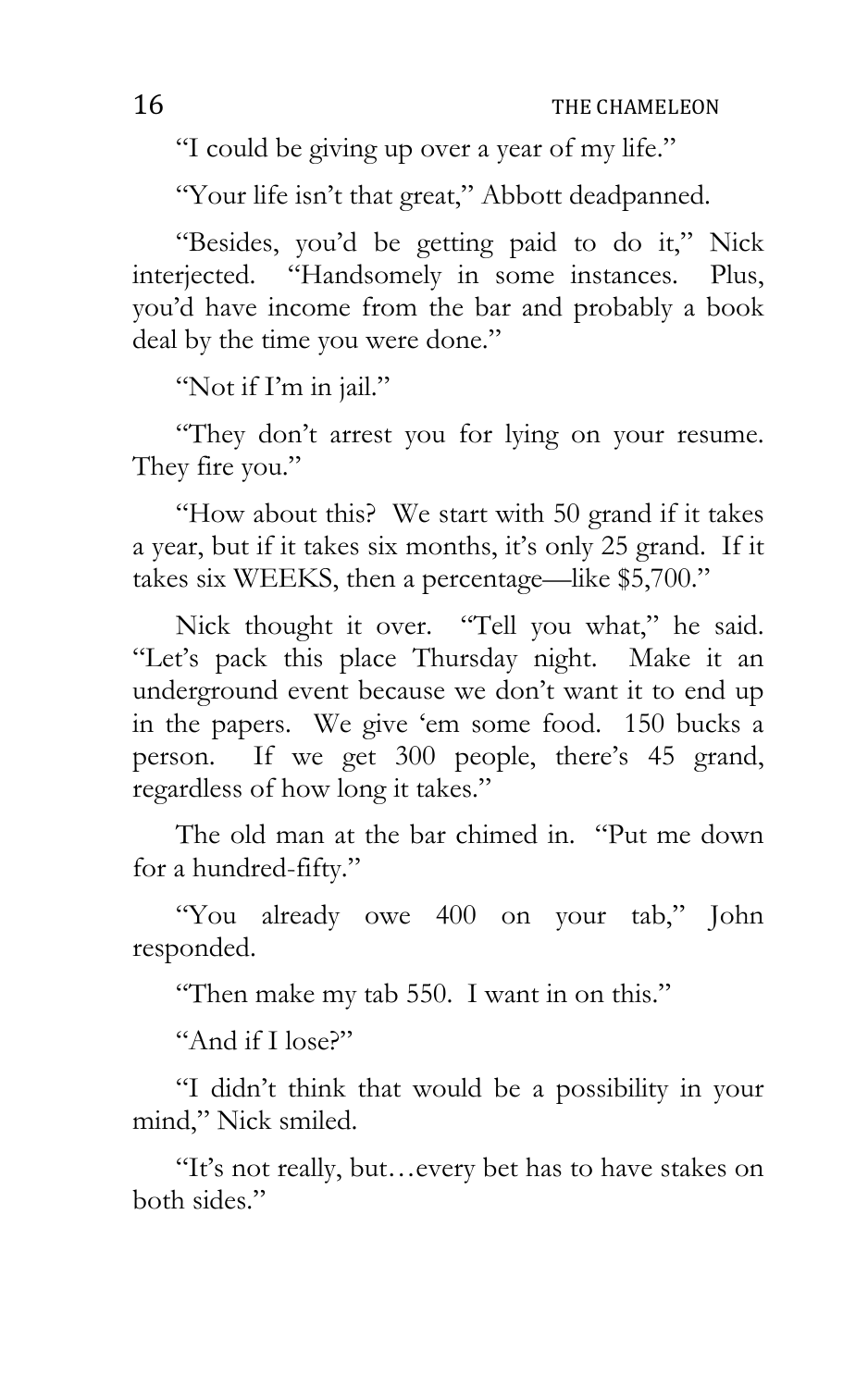"How about if you lose, we throw an All-Day, Open Bar party here at *The Shanty* on you," Abbott suggested.

John nodded with no hesitation. "Ok." He shook both of our hands. "It's a deal."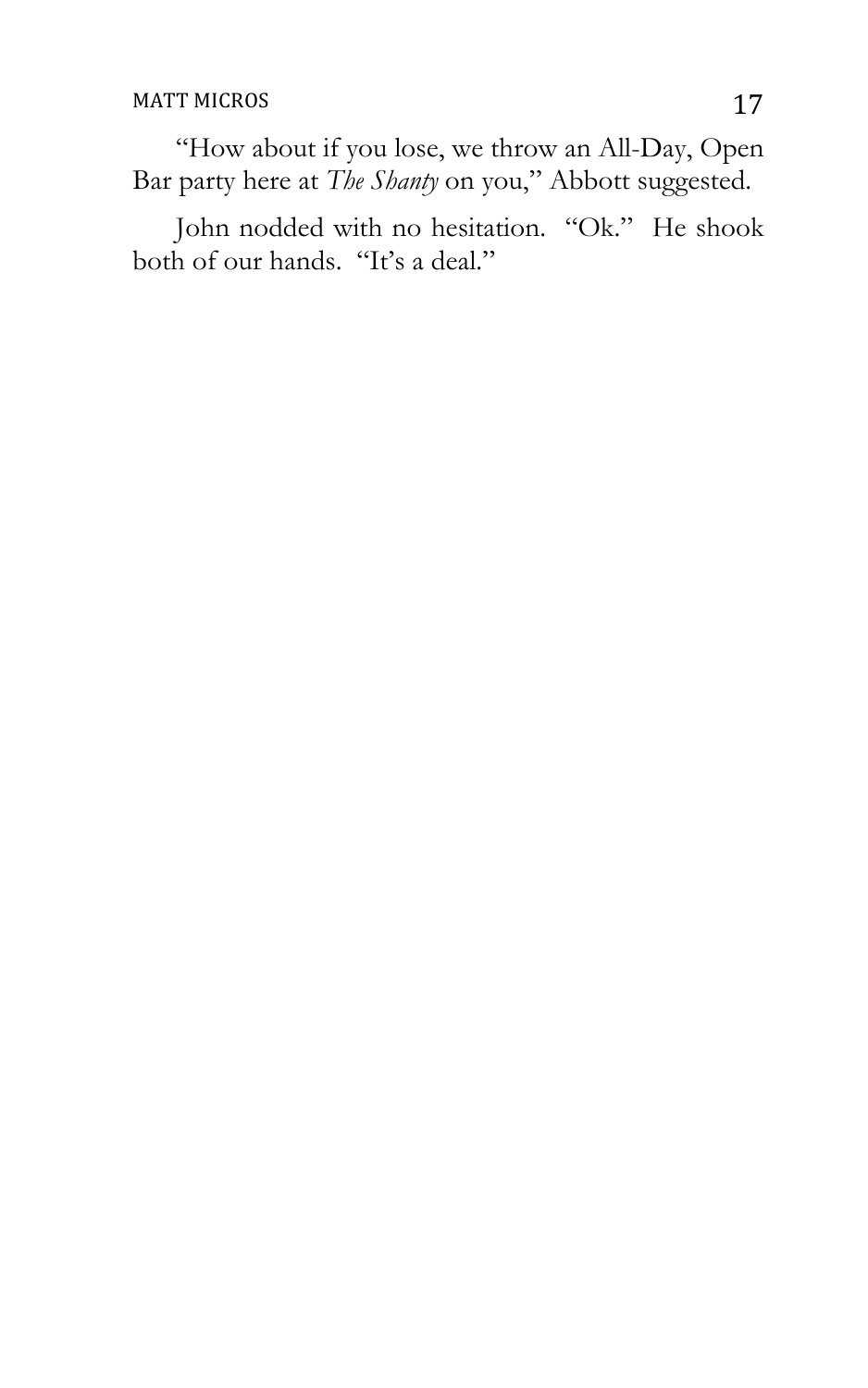## II

## THE CHOICES

*The Shanty* looked like the buttons of a too small shirt on a too large person—ready to burst at the seams. Music blared. There were at least three hundred people there. Could have been more. Abbott and Nick stood next to a marker board covered with a sheet in the middle of the bar. John was a few feet away taking it all in. The bar hadn't been that crowded since the night of the Hermosa Beach Open Volleyball Championship the previous summer.

"Good to see America loves to watch a fool make an ass of himself," Abbott mused.

"Far better to dary mighty things and win glorious triumphs, though sometimes checkered by failure; than to live in the ne-er grey twilight that knows not victory nor defeat," John quoted. "Winston Churchill."

"A fool and his money are soon parted," Abbott retorted. "Ben Franklin."

"It was actually Thomas Tusser who said that," Nick informed him.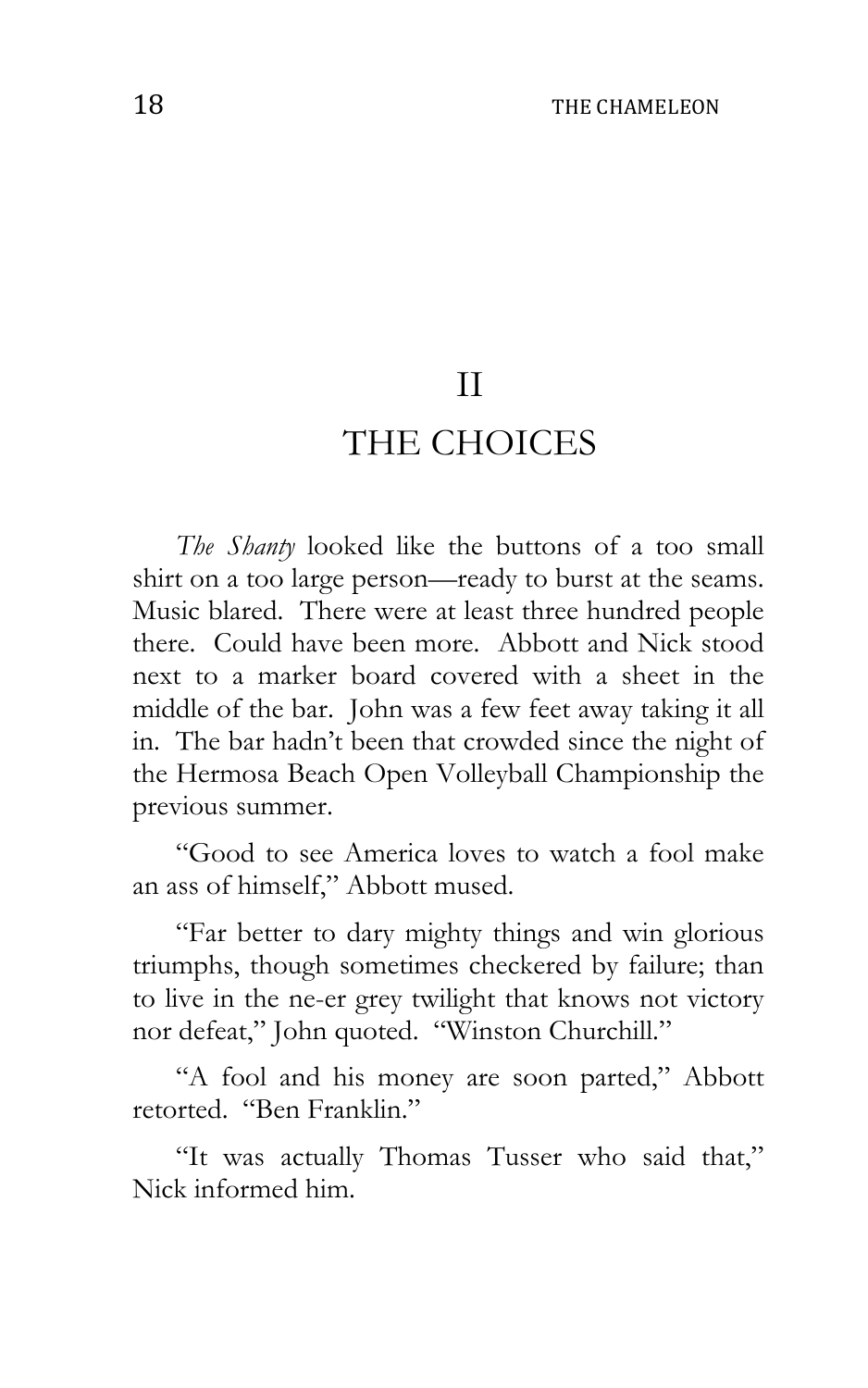"It is better to remain silent and be thought a fool, than to open one's mouth and remove all doubt. Abraham Lincoln," John winked.

"Whatever. Ok, Thomas Tusser. You're up," Abbott said as he motioned for someone to kill the music.

Nick cleared his throat and began. He wasn't used to speaking in front of crowds—especially not ones where both alcohol and glass were plentiful. "Thank you all for coming tonight to take part in our little scientific experiment. Is it talent that determines success? Or the advantages one has had along the way? Or is it a combination of the two?" He paused for a moment before continuing. "The rules of the bet are as follows; Our friend, and owner of this fine establishment, John Mann, will be blending into five occupations over the course of the next year or so. A chameleon if you will. He can get the jobs any way he wants. He can lie. Cheat. Call in favors. Whatever. But if he fails to get even one of them, he LOSES the bet!"

The bar shook as everyone *roared*. John nodded sheepishly and smiled.

"If he gets the jobs, but gets fired, he LOSES!" Nick continued.

Another roar.

"If he gets the job, but they find out about the bet, he LOSES…And if he gets the job and manages to keep it, but doesn't perform better than the average person in that chosen profession would, he LOSES!"

A third roar.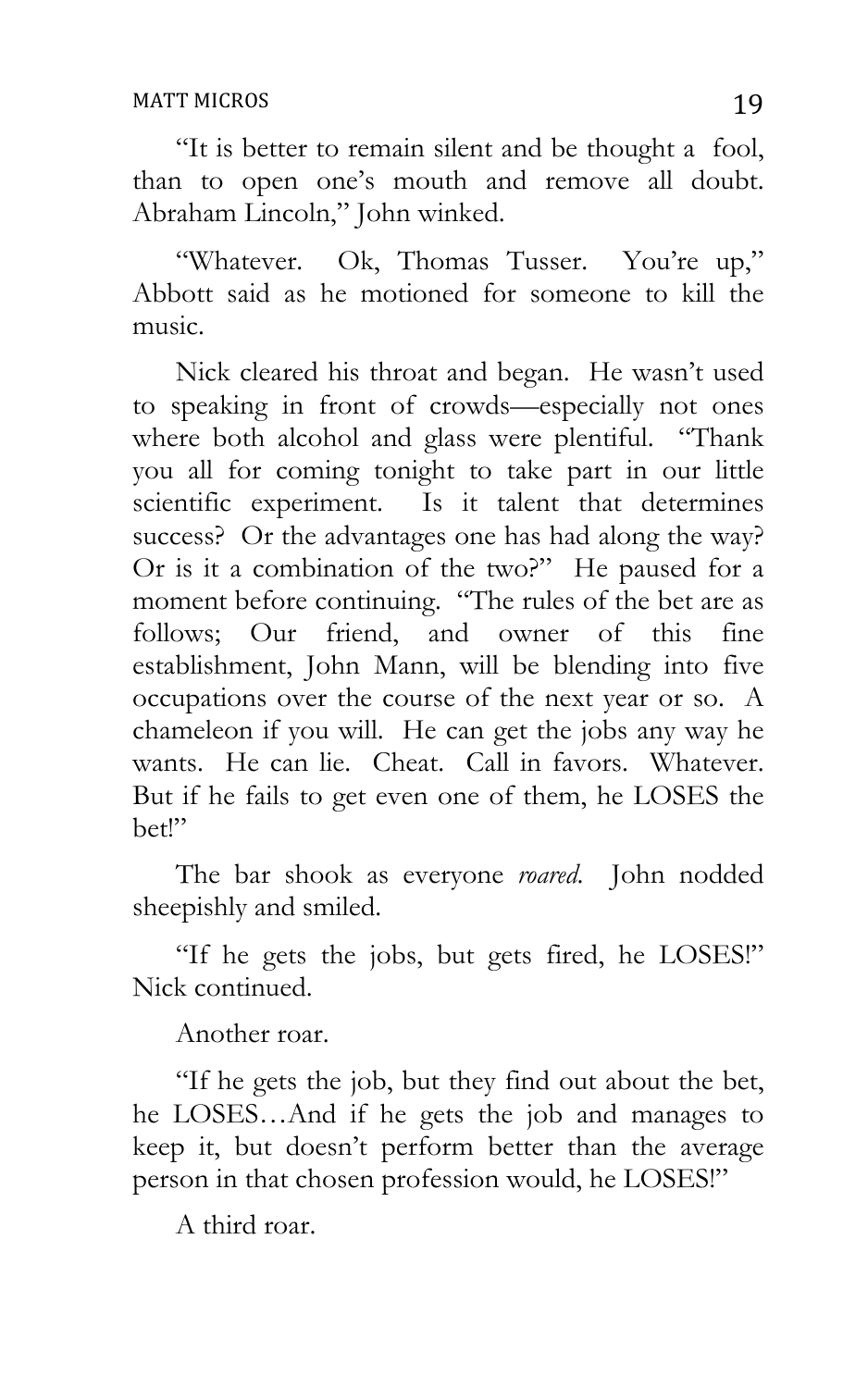"To be clear," Nick reiterated, "if he fails at even

ONE of the five jobs, he LOSES and we get an all-day, open bar, all you can eat, Roman Empire-style orgy filled with sex and rock and roll to be held right here at The Shanty!"

The loudest roar yet.

"But if he wins, he gets to keep every penny in this burlap sack totaling 48 thousand, one hundred and fifty dollars!"

There were some whistles and boos that time. Loud. But not quite as loud as before.

"Written on this board are ten occupations, which, at one time or another, I'm sure we've all thought we could do better than the people doing them. If we were only given the chance. Well, John Mann is about to get that chance. Mr. Abbott, the board please…"

Abbott ripped away the sheet and paused briefly for crowd reactions as he read each one.

"Number one! WEATHERMAN! Ah yes, the only job in the world where you get paid for being wrong all the time!"

He wasn't a meteorologist, but how much worse could he really do than they did every day?

"Number two! CHEF at a mid-level restaurant. Not fast food, but not fru-fru either. These are the places that have to survive by getting a niche or by having a hook."

To his knowledge, John's cooking background consisted of making a mean batch of Shoe-booty chili and boneless buffalo wings.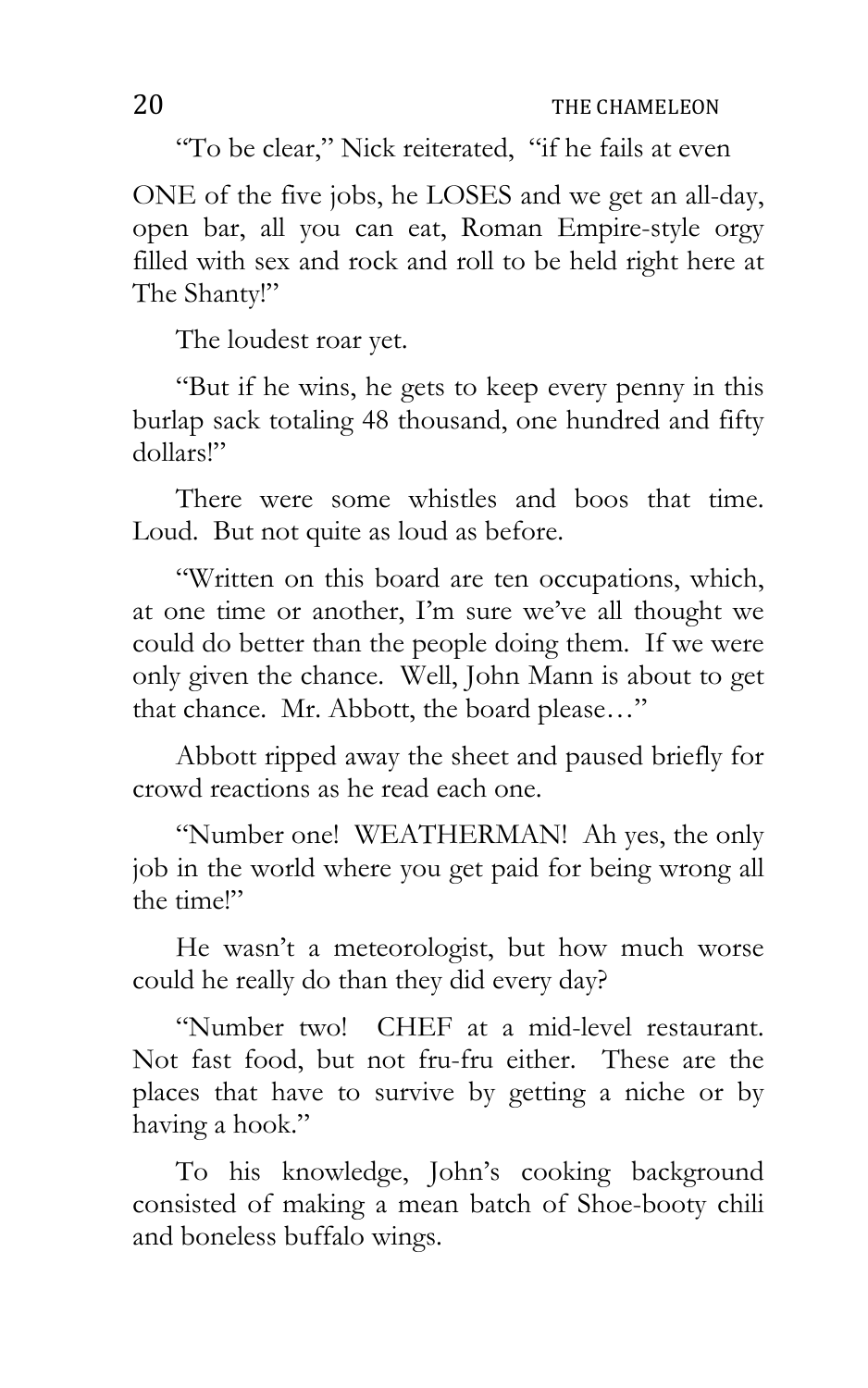"Number three! ADVERTISING EXECUTIVE. At one of the big agencies in New York."

Advertising was sales. Except you were selling to millions of people instead of just one. And if there was one thing John could do, it was sell.

"Number four! RADIO DJ. Any top 100 market will do."

A few guest DJ spots at the college radio station was the extent of his experience, but he was quick on his feet and personable.

"Number five! PROFESSIONAL ATHLETE! You pick the sport."

A college All American in the Ivy League was like being the world's tallest midget.

"Number six! TELEVISION SPORTS ANCHOR! ESPN, or any local affiliate."

This one had him written all over it. Sports background. Check. Quick on his feet. Check. Good looking. Check.

"Number 7! HIGH SCHOOL COACH! Any sport. Either gender. Any town. Anywhere."

This was another one Nick could see him succeed at. He had been a three-sport athlete in high school, and could have played any of a number of other sports if he only had the time. The question about this job would be how long it would take to succeed. He'd be looking at a minimum of three months, which would limit his time at the other jobs. But it would also probably be the easiest job for him to get.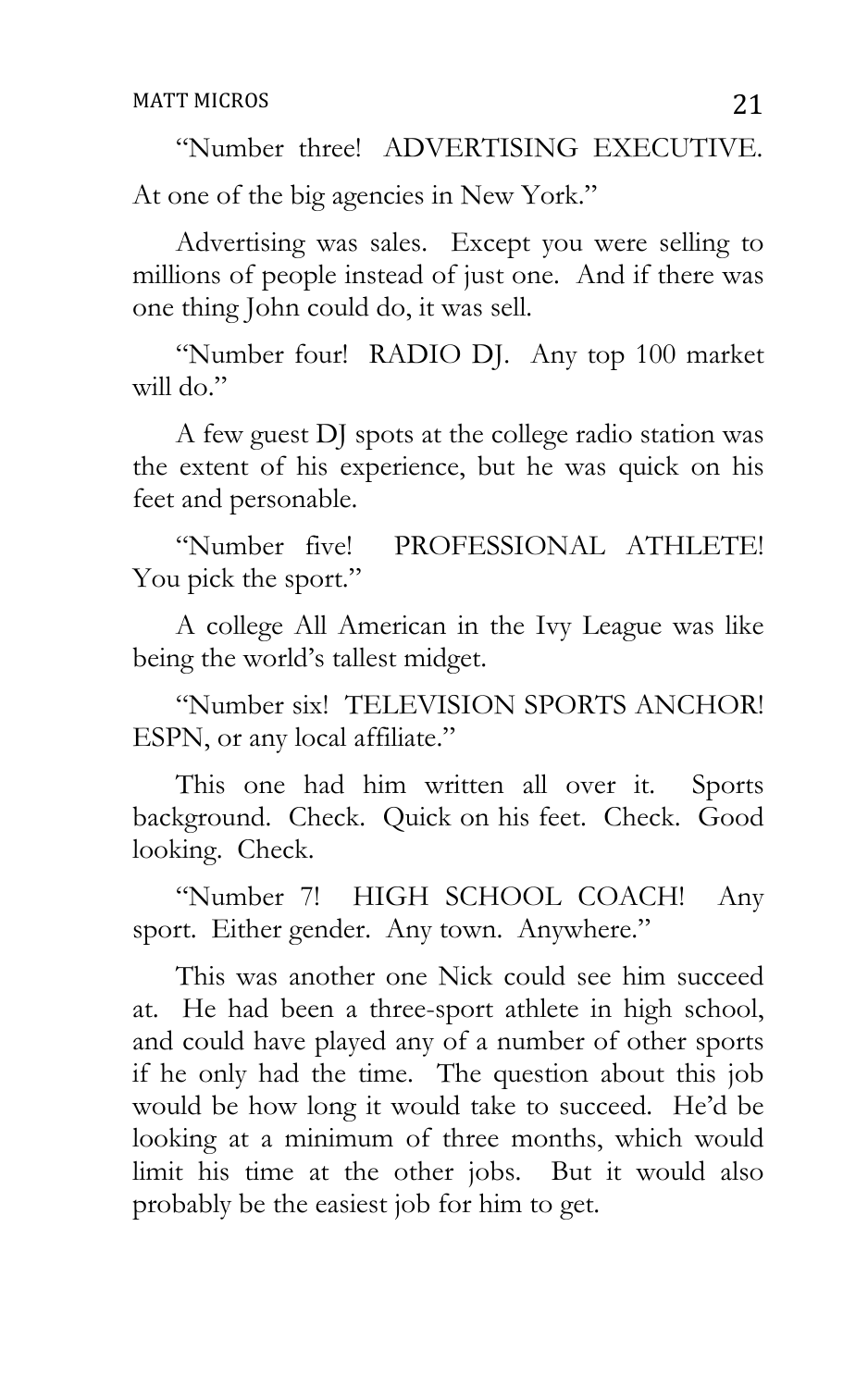"Number 8! HIGH SCHOOL ADMINISTRATOR! One of the most unforgiving jobs on the planet. Can John be one of the few who is good AND popular?"

Nick could definitely see him doing that job as well, but it would require certifications and degrees he didn't have. He would either need to lie and hope he didn't get caught, or find a private school that was so desperate they didn't require them.

"Number 9! HOLLYWOOD TALENT AGENT! Has to be at one of the Big 5 agencies."

One of those jobs that pretty much anyone could do as well if not better than the people that currently do it, but a hard industry to break into. It would require knowing someone to break in.

"And finally, Number 10! PROFESSIONAL GAMBLER! By definition this job would be a gamble. Would require as much luck as skill. My friend, the floor is yours. Your choices please..."

John rose from his nearby seat and made his way toward the board. The room was silent for the first time that night.

He smiled. "They all sound so appealing, but…I'm going to go with "Radio DJ" for my first choice."

There was a noticeable buzz in the room. That one would be more difficult than it sounded, both in terms of getting the job and then being successful at it.

"You do realize that you actually have to be interesting to be a DJ, don't you?"

"I'm interesting," John said defensively.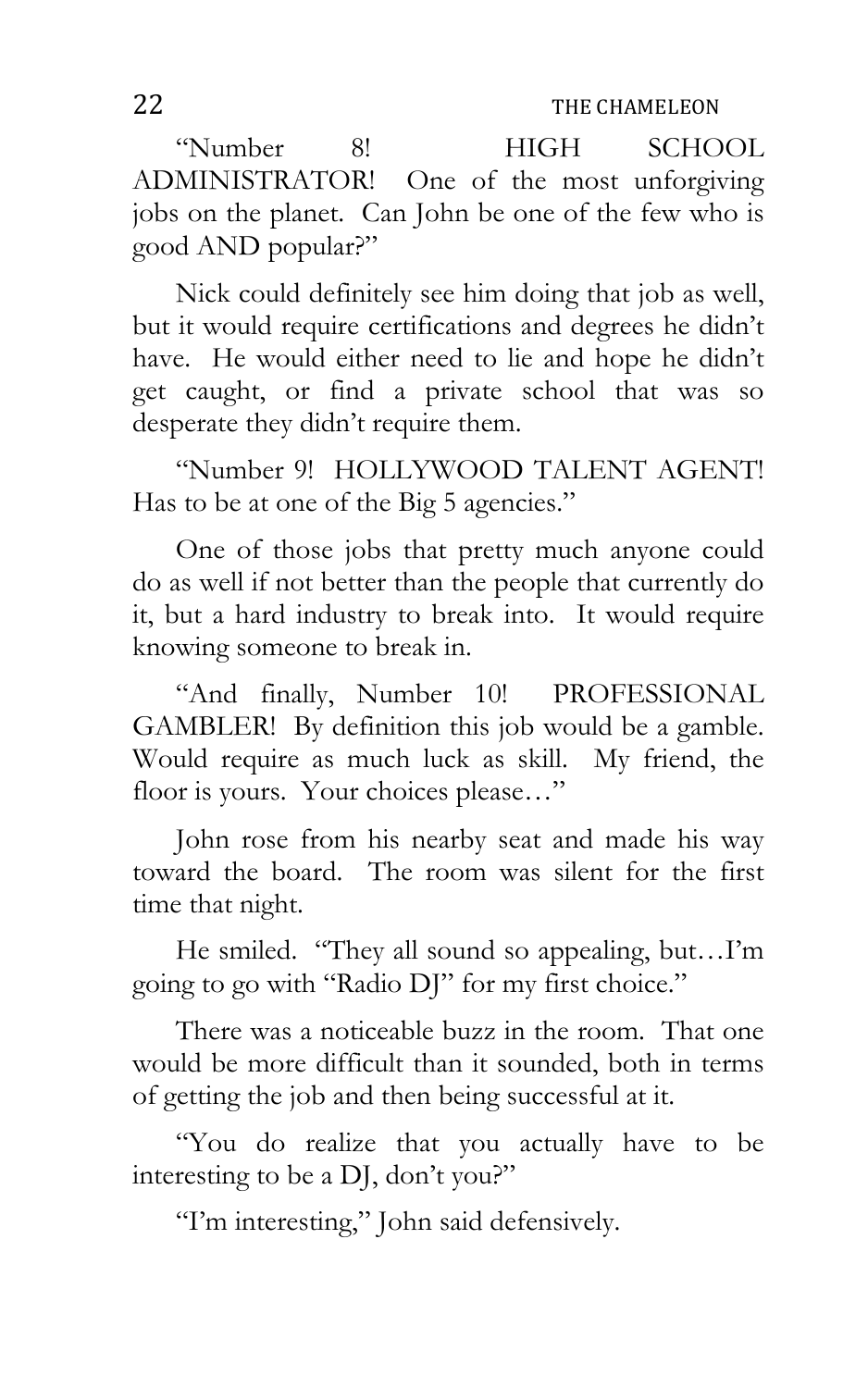"Maybe to a couple of drunks and girls looking for free drinks."

"I resemble that remark," one of the drunks shouted.

"How am I going to be graded?"

"Simple. Ratings. Your quarterly ratings have to be higher than the person in the same time slot before you."

"Fair enough."

His agreeable nature made everyone curious if there was something they were missing. Made them wonder if John had something up his sleeve. Abbott eyed him suspiciously.

"Second choice. High School Administrator."

Everyone seemed to nod simultaneously. He had the personality for it. He had been forever accused of being a politician.

"But," John interjected, "I need the stipulation that it can be any administrative role. Superintendent, Principal, Vice Principal, Dean of Students or Athletic Director."

"Any objections?" Abbott asked the crowd.

No one seemed to have any.

"That one will be a bit more difficult to judge, however. I guess it really depends on which position you get. If you're a Superintendent, you need to come in under budget and save jobs. If you're a Principal, the standardized test scores need to be higher than the previous year."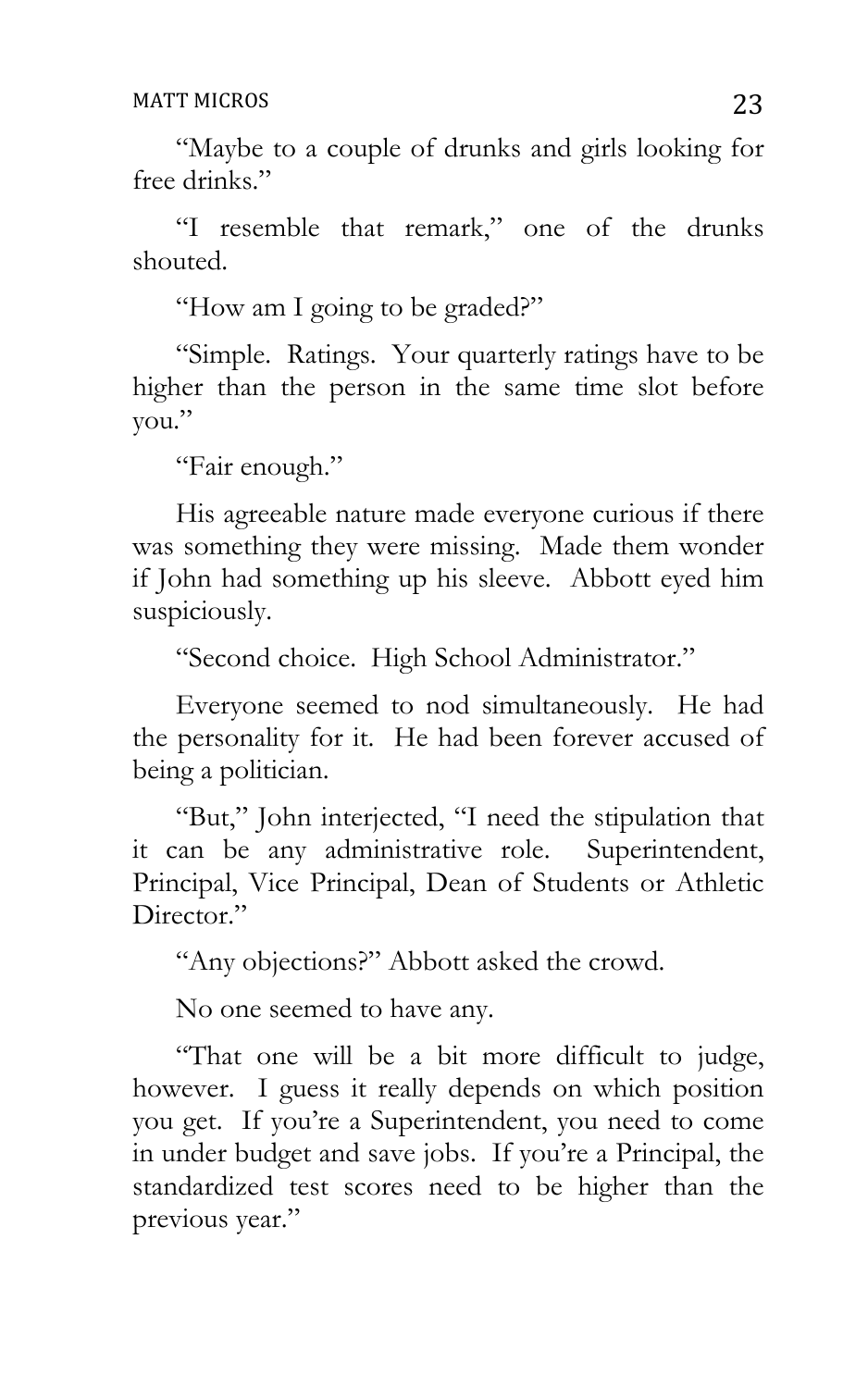"That will be difficult for me to do in a six month time frame."

"Then be an Athletic Director. That's easy to grade. The program has to run efficiently, come in under budget, and your teams need to have a better cumulative record than the previous year."

"Again, that would be difficult to accomplish in six months," John objected.

"Six months is all you have. If need be, we'll come down and observe, maybe talk to some people, see what you've accomplished and how you are viewed."

"That seems pretty subjective."

"Then choose a place where your impact is obvious. Or choose another occupation," Abbott offered.

"That's ok. I'll stay with it."

"3rd pick?"

"Professional athlete."

"Which sport?"

"Football."

"We are talking the NFL right? Not some pikey arena league."

"Correct."

"*This* I have to see."

"I was an All-American in college."

"Yeah. In the Ivy League."

"I had other DI offers."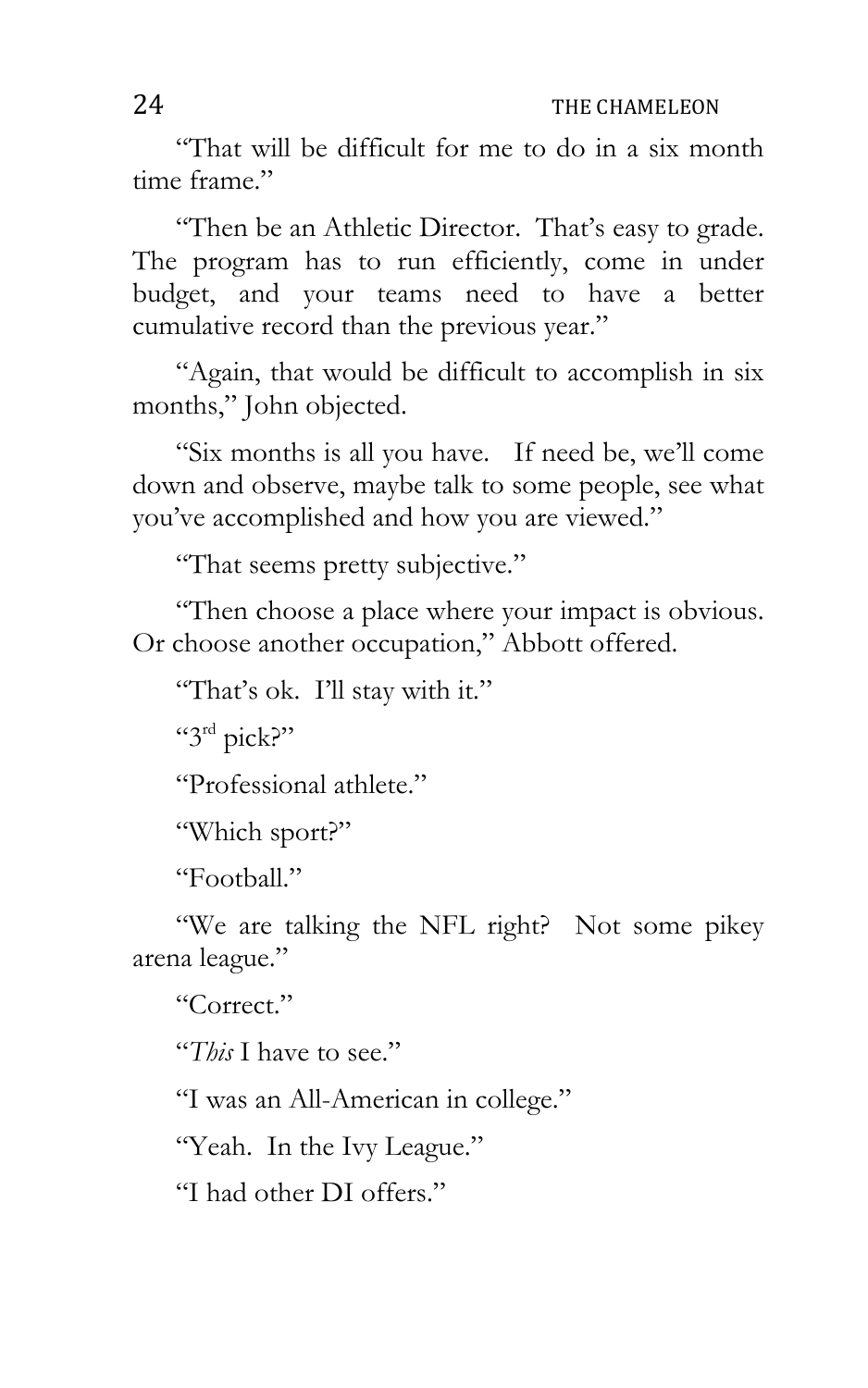"That doesn't mean you'd be good enough for the NFL.

"Maybe not."

"Not to mention you're 33. As they said in the movie 'Invincible', NFL teams need athletes, not 33 year old bartenders. And by successful, it has to be relative to the other players in the league, not Vince Papale."

"Got it."

Abbott shrugged. "It's your money. Next pick?"

"Hollywood Agent."

Abbott nodded. "Nice. I was hoping you'd pick that one. You have to broker ONE big movie deal. Minimum budget…\$50 mill."

John mulled it over. "Just have to have a signed deal, right? Because it takes two years to make a movie. Minimum."

"Just a signed deal with a studio. With major stars attached. And remember. You have to work at one of the five big agencies. EAA, CAA, William Morris Endeavor, UTA or Paradigm. No little Podunk independent agencies."

"Ok," John shrugged.

"One more," Abbott said.

"Professional Gambler," John answered without hesitation.

The conviction with which he said it broke the place up. He didn't look remotely close to the part.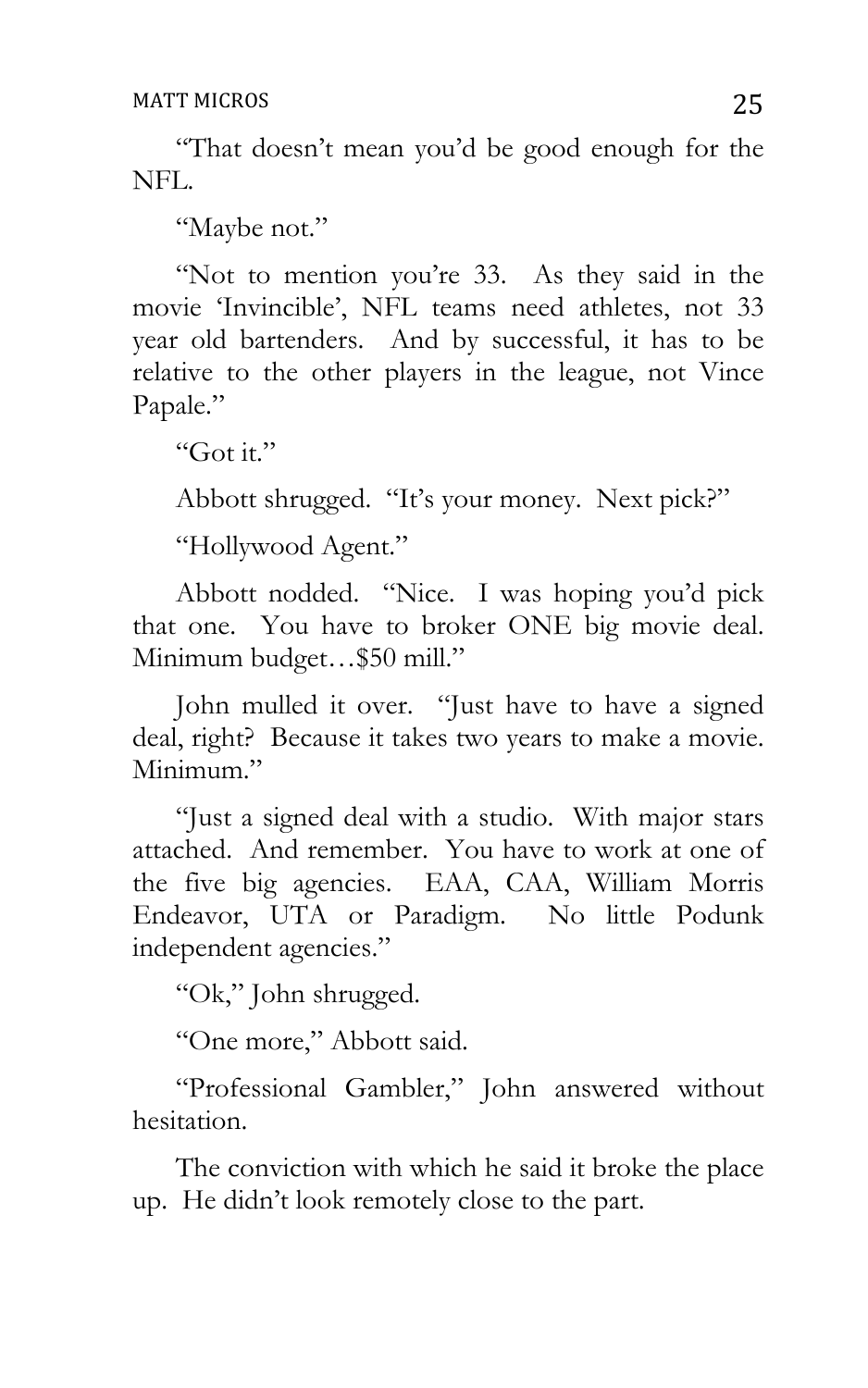"You serious?"

"Absolutely."

"You know that in order to be successful, you actually have to *make* money?"

"I am aware of that fact."

"And that the casino is favored in every single game? And that poker is a game of chance?"

"Chance is what you make of it."

Abbott shook his head in disbelief. "One month. You need to gamble every day. Play whatever games you want. At the end of the month, you not only have to be ahead, but you have to have made enough money to live on."

Abbott then turned to the crowd. "Ok, folks. You heard him. Side betting is available if you'd like to bet on our boy, or against him. Or if you'd like to bet on how many of the jobs he'll succeed at, see Joe behind the bar. Daily updates will be available so stop on by. Any major developments will be sent out via email, so make sure we have yours before you leave tonight. In the meantime, drink up and enjoy the night!"

Money began exchanging hands like it was Derby Day at Churchill Downs. John seemed to be enjoying it all by himself, off to one side of the room.

"You know I'd pay a grand to see you pull this off. If I can help…" Nick offered.

"I appreciate that," he answered.

"Have you figured out what order you're going to try them?"